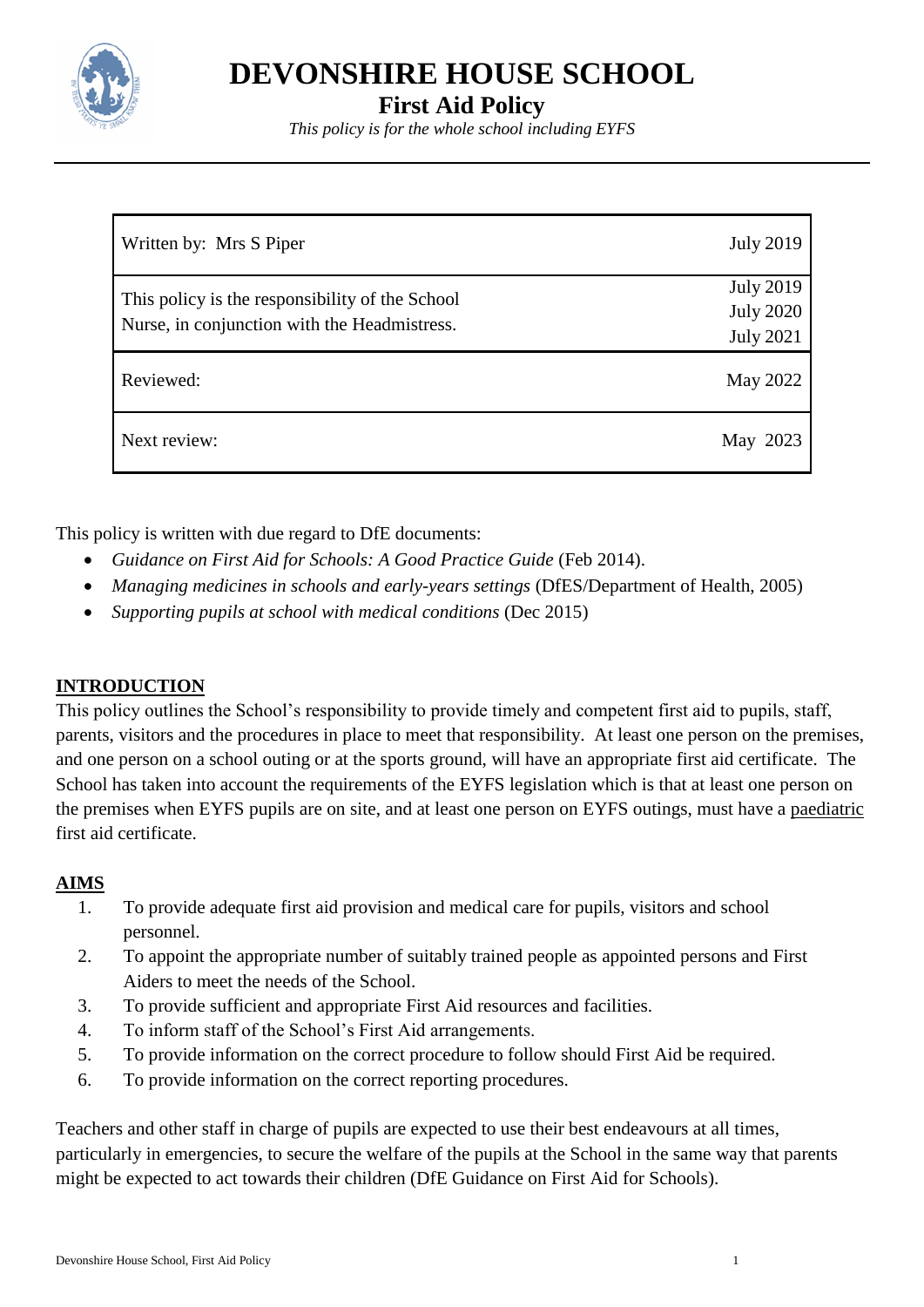# **KEY PERSONNEL**

## Governance

Is responsible for overseeing the implementation of the policies with regard to First Aid. All serious incidents are reported to Governance and any changes in policy or reviews of procedure are reported at Governance meetings.

#### The Headmistress

The Headmistress is responsible for putting the policy into practice and for developing detailed procedures. The Headmistress ensures that parents are aware of the School's Health and Safety Policy, including arrangements for First Aid (DfE Guidance on First Aid for Schools). The Headmistress regular carries out a Risk Assessment of the School's first aid policy and requirements, including the needs of individual children with specific medical needs. The Headmistress ensures that staff are adequately trained to deal with these.

#### Appointed Person

The school has appointed Sharma Mendez .The appointed person is responsible for the ordering of First Aid resources in and ensuring that First Aid kits are correctly stocked, assisting colleagues in the administering of First Aid, ensuring an ambulance or other professional medical help is summoned when appropriate and keeping staff aware of changes in the First Aid policy as and when is necessary.

## **FIRST AID PROCEDURE AT POINT OF NEED**

- 1. Follow the St. John First Aid Treatment recommendations available in First Aid boxes:
	- Keep calm;
	- Assess the situation and either send or call for help.
	- Ensure that nobody else is going to be hurt and that the casualty is in no further danger;
	- Give first aid but only as far as knowledge and skill permit. The patient should be given all possible reassurances and if necessary removed from danger;
	- Never give the casualty anything to eat or drink;
	- Be prepared to give succinct and accurate information about the accident to a first aider or other health professional.
- 2. Any injury should be dealt with promptly by either the teacher in charge at the time of the accident or by the nearest first-aider. The School Nurse will be sent for where necessary and surgical gloves should be worn where appropriate.
- 3. All staff should know the location of the First Aid kits. These are held in the first aid rooms in each department and in the US staff room. A first aid kit is taken out to the playground when Early Years pupils are involved and will always be taken on trips and to the school sports facilities. These are maintained by the School Nurse.

New staff members should familiarise themselves with members of staff who are trained in First Aid, Anaphylaxis and Paediatric First Aid. The Headmistress should always be consulted should an incident require more than basic First Aid.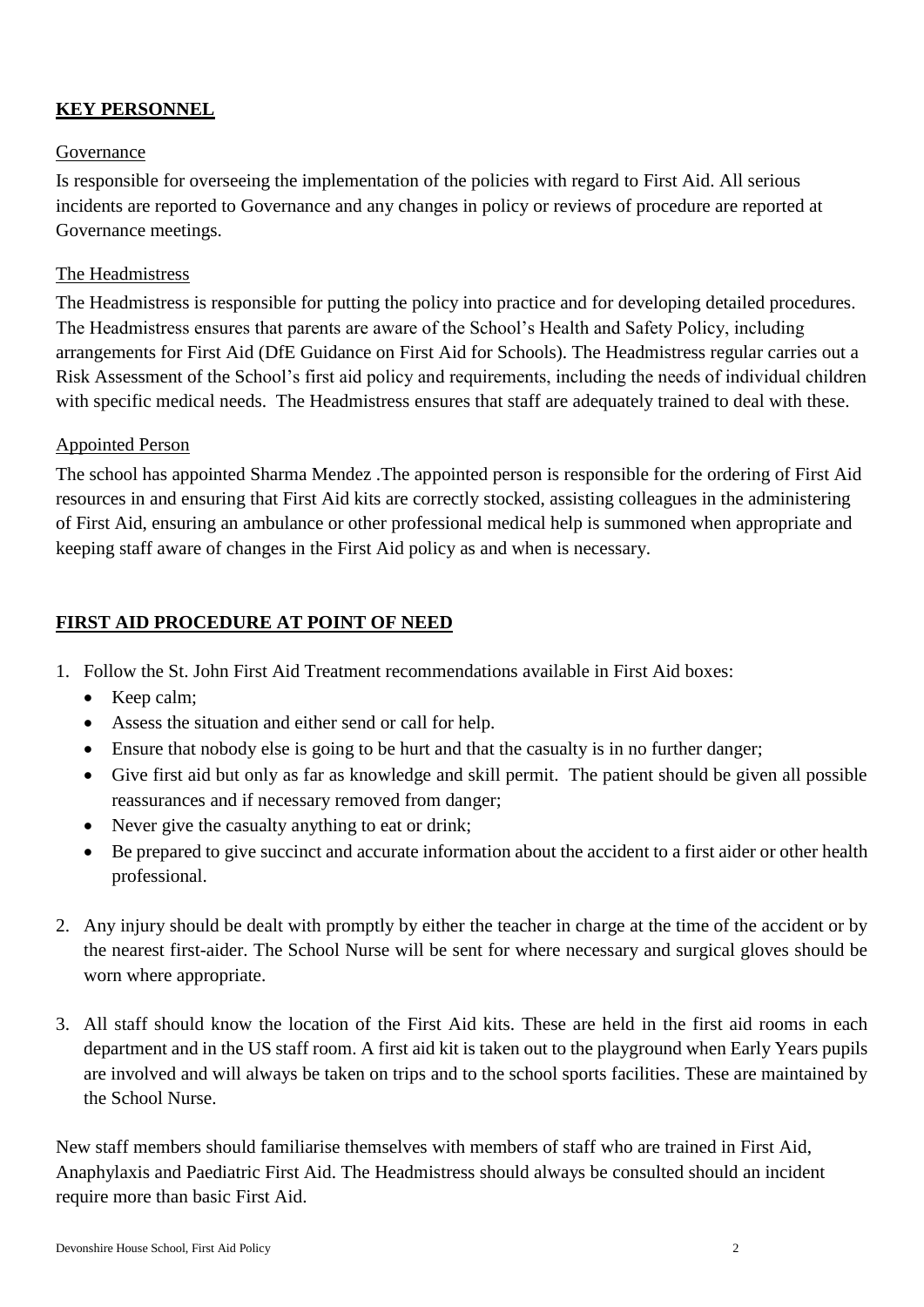## **FURTHER CARE**

Should a child need to lie down they should be taken to the relevant First Aid room (as defined by the Education (School Premises) Regulations 1996) and parents will be asked to collect the child. There are two first aid rooms one at number 2 Arkwright Road and one at number 69 Fitzjohn's Avenue. The First Aid Room contains:

- Bed with bedding
- Sink with hot and cold water
- First Aid container
- Paper towels
- Disposable cups
- Refuse bin
- Telephone
- Record keeping facilities
- A chair
- The nearest WC is next door.

The child should not be left unattended in the First Aid Room.

The nearest toilets in number 69 are opposite the school office At the ground the child is taken to the changing room area.

## **FIRST AIDERS**

First Aiders hold a valid certificate of competence, issued by an organisation whose training and qualifications are approved by the HSE and their training will include resuscitation of children. Those working with EYFS pupils receive paediatric first aid training. They receive updated training every three years.

The Headmistress assesses the number of personnel who need first aid training in order that there is at least one person on the premises or on a school trip with appropriate First Aid qualifications, and for the Early Years at least one person on the premises and one person on an outing with paediatric First Aid training. A list of school first aiders will be found in all staff rooms and offices.

## **REPORTING ACCIDENTS**

All accidents must be recorded as follows:

## Children

• The accident form must be completed on firefly and by the person attending the incident.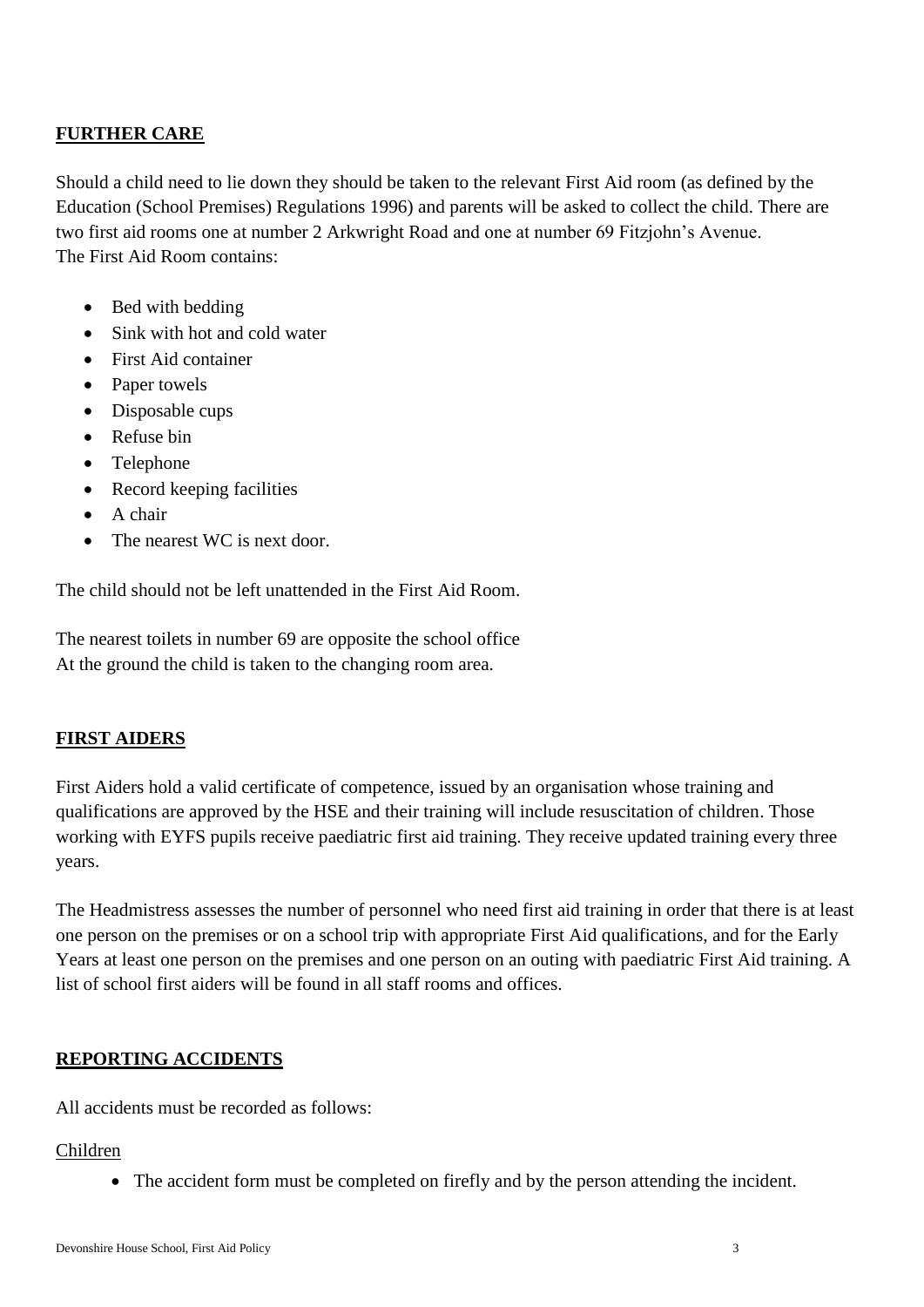The person should review the record following the incident to ensure it has been completed accurately and fully and that they have signed it.

## Minor incident

• Parents are to be informed of minor incidences at the end of the school day or, where appropriate, by the class teacher.

#### Serious Accident

- In the event of a serious accident, the Headmistress is to be informed immediately.
- Parents will be contacted by the School Nurse, or if she is not available, the Deputy Head.

#### Bump to the Head

• In the event of a child suffering a bump to the head, the accident form sent home will inform parents about the signs and symptoms for concussion to watch out for & act upon should they develop. For EY, a head bump wristband is put on the child, with the time and date of the incident written on so staff and parents are aware.

#### **Staff**

- Staff who injure themselves at school are required to fill in the Accident Book form.
- The Headmistress is to be informed of the injury and retains a copy of the accident form.
- The DPA Accident Book identifies which incidents are reportable under RIDDOR (Reporting of Injuries, Diseases, and Dangerous Occurrences Regulations 1995).

#### Visitors

- Visitors must sign in the Signing In Book and make themselves known to the School Secretary. Visitors with specific requirements would be advised to notify the school and an assessment can be made as to assigning them a responsible person.
- Visitors who injure themselves at school are required to fill in the DPA Accident Book.
- The Headmistress is to be informed of the injury.
- The DPA Accident Book identifies which incidents are reportable under RIDDOR (The Reporting of Injuries, Diseases, and Dangerous Occurrences Regulations 1995).

## **INFORMING PARENTS**

Parents are immediately informed of serious injuries and given advice accordingly. Parents should be informed of minor injuries, including scrapes and bumps, at the end of the School Day. Parents of children who are taken ill during the school day should be contacted and asked to collect their child from the First Aid room.

Should a serious accident or injury be sustained by a child, the Headmistress or the School Nurse will inform the Parents immediately. On the sports ground the Head of Games will contact the ambulance and then school so that parents can be contacted immediately. All sports staff carry a mobile phone which is not used unless in emergency.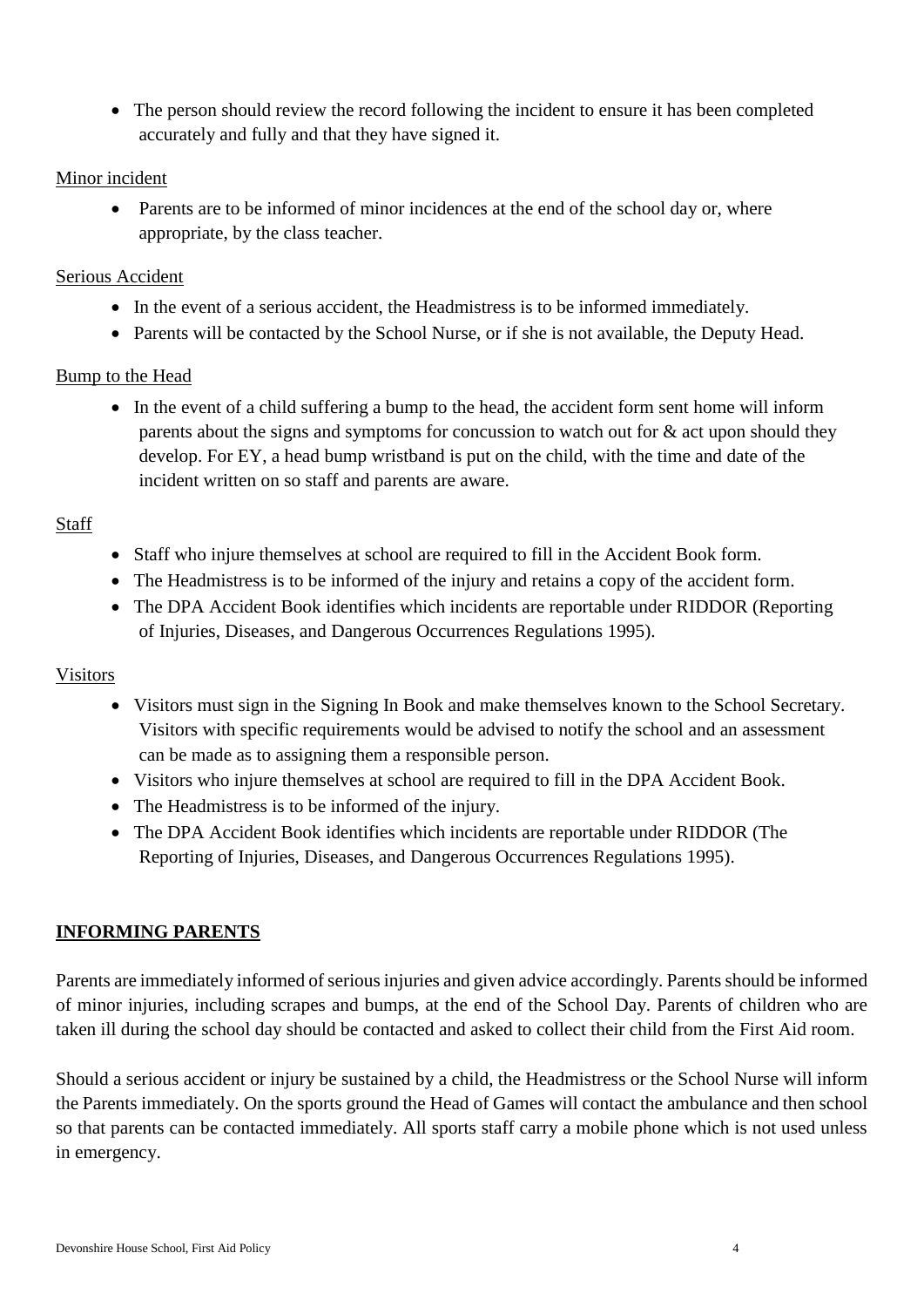Should a child be absent from School on the day following an injury, the class teacher should inform the School Office. The School Secretary or the Deputy Head of that Department will give the family a courtesy call to check on the child's wellbeing.

## **ACCESS TO FIRST AID KITS**

The School Nurse ensures that the appropriate number of first-aid containers are available according to the risk assessment of the site.

First Aid bags/containers and individual medications must be taken:

- To off-site lessons including PE and Games
- On all school trips

Individual medications (e.g. Anti-histamines/Ventolin inhalers and Epipens) must be taken with the child when off site.

## **CONTENT OF FIRST AID KITS**

Under HSE guidance, first aid kits should contain a minimum of:

- a leaflet giving general advice on first aid (see list of publications in Annex A);
- 20 individually wrapped sterile adhesive dressings(assorted sizes);
- two sterile eye pads;
- four individually wrapped triangular bandages (preferably sterile);
- six safety pins;
- six medium sized (approximately 12cm x 12cm) individually wrapped sterile unmedicated wound dressings;
- two large (approximately 18cm x 18cm) sterile individually wrapped unmedicated wound dressings;
- one pair of disposable gloves.

*5Equivalent or additional items are acceptable.*

The School Nurse is responsible for examining the contents of first-aid containers. These should be checked frequently and restocked as soon as possible after use. Items should be discarded safely after the expiry date has passed.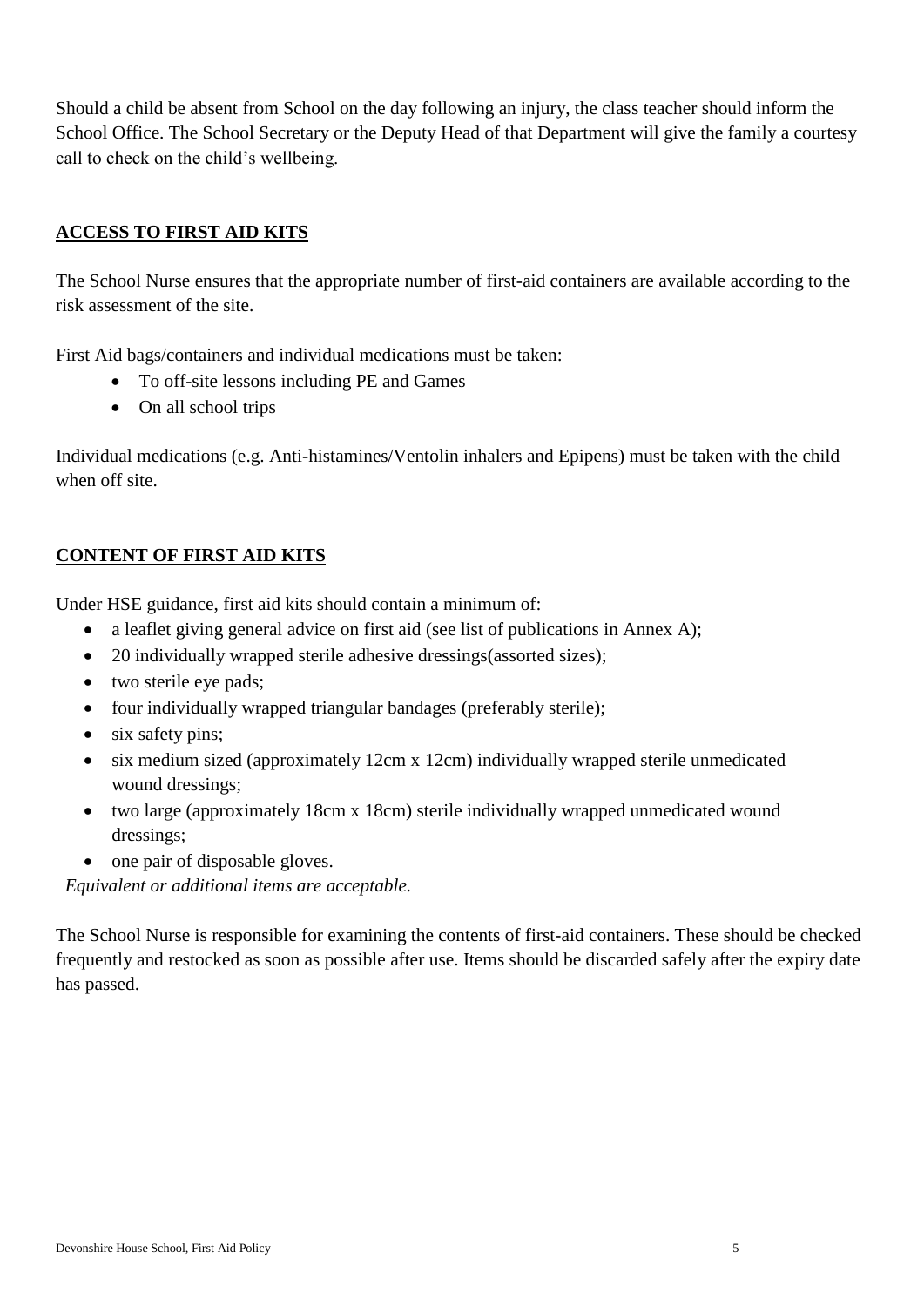# **ARRANGEMENTS FOR PUPILS WITH SPECIFIC MEDICAL NEEDS**

Should a child have a specific medical condition, e.g. asthma, diabetes, epilepsy, severe allergy, the School Nurse will compile a Care Plan with the cooperation of the child's parent and medical practitioner. The care plan will be placed up on the staff room noticeboard, with a copy given to the form teacher and another in the child's file.

If necessary, staff working closely with the child should have specific training so that they can meet the special needs.

Action to be taken in Medical Emergencies for more common childhood medical conditions, and for any relating to children currently in the school, are in appendix 3.

## Allergy management

Our aim is minimise the risk of any child or member of staff suffering an allergic reaction whilst at school. The parents or carers of all new starters to the school are required to complete a medical questionnaire on which the details of any food intolerances or allergies and their management should be described. If details are unclear or ambiguous, the school nurse will follow this up with a phone call to parents for further information. Members of staff are also expected to complete a medical questionnaire as part of the induction process. If there are any changes to student or staff members' medical needs it is the parents or employee's responsibility to ensure that the school is made aware.

A care plan will be created by the school nurse and signed by parents/cares, this will include the symptoms that students may present with if they have contact with the allergen. In addition, the care plan will have a flow chart to follow and a list medication that should be administered in case of Anaphalysis.

Our catering team provides lunch menus to parents/carers via firefly located: Resources> parent area> lunch menu. Here you will find our 4 week lunch menu that changes every term. The lunch menu will label any foods that have any potential allergens. See list below:

- celery **CE**
- cereals containing gluten including wheat, rye, barley and oats **G**
- crustaceans including prawns, crab and lobster **Cr**
- eggs **E**
- $\bullet$  fish  $\mathbf F$
- lupin **L**
- milk **Mk**
- molluscs including squid, mussels, cockles, whelks and snails **Mo**
- mustard **Mu**
- nuts **N**
- peanuts **P**
- sesame seeds **Se**
- soya beans **So**
- sulphur dioxide or sulphites at levels above 10mg per kilogram or per litre **Su**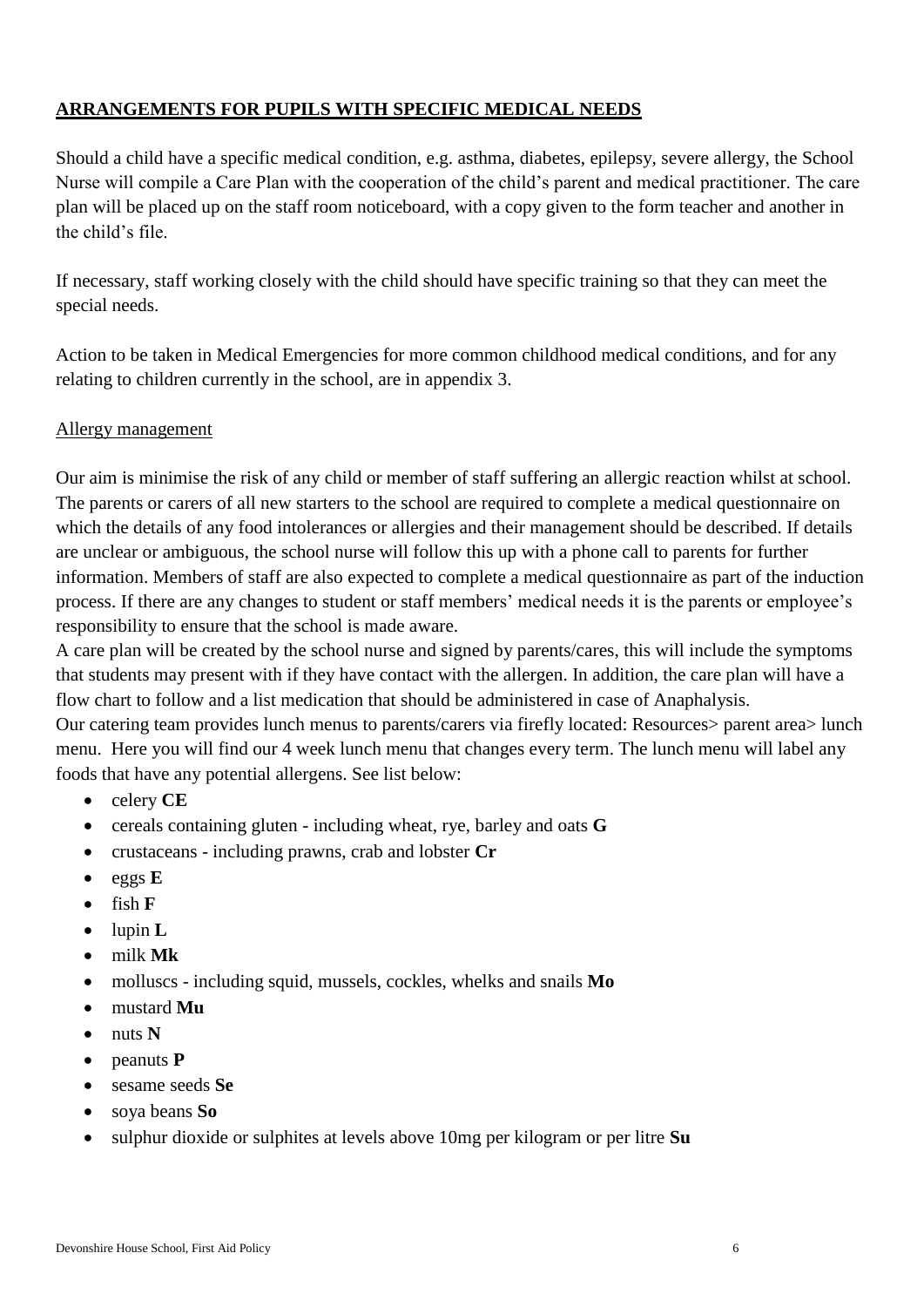Students with allergies in early years will have a lunchmat which will have their name and allergy which be used at lunchtimes. In the nursery department children have yellow plates as well as lunchmats, to reduce the risk of students coming into contact with their specific allergen.

All medical needs forms are stored confidentially so they can be accessed by appropriate members of staff as required. Medical information for pupils is private and confidential however in order to ensure that medical needs can be properly managed, information is shared with school staff. This is done in several ways:

- List of students with allergies on staff room notice board building 2, 4 and 69
- List of students with allergies and Epi pen users on inside of medication cabinet door building 2 first aid room, and building 69 welfare room
- EY class teachers have an allergy list in their classrooms as well as medication

## Communicable Diseases

Parents are asked to inform the School should their child have a communicable disease, e.g. chicken pox. A Firefly message will be sent out to inform parents. If necessary the school will contact RIDDOR (Reporting of Injuries, Diseases and Dangerous Occurrences Regulations, 1995), (telephone 0845 300 99 23).

## Covid 19

The Schools Operational Guidance and the Actions for Early Years guidance were both withdrawn on 31 March 2022, in line with the government's "Living with Covid-19" plan, there is **no specific schools operational guidance**. Free testing has also ceased. It is recommended that if a child or young person has a positive Covid-19 test result they should try to stay at home and avoid contact with other people for 3 days after the day they took the test**.** If the student had a fever (38C and above) this will have to resolved without need of paracetamol/ibuprofen before the student can return to school.

For members of staff it is not necessary to test, however, if you have symptoms it is advised to stay home and avoid contact with others while they feel unwell, with no set timeframe. If you have a positive test result, the guidance is to try and stay at home and avoid contact with others for 5 days after a positive test, or longer if they remain unwell. Staff and no longer expected to test on the 5<sup>th</sup> day and thereafter to return to work if they are feeling well enough.

## Head lice

If parents notify the school that a pupil has head lice or nits the use of a Firefly message is sent to all those in the same year group. If staff suspect or are told that a pupil has head lice or nits – frantic, continuous scratching of the head is the most obvious sign – they should arrange for a First Aider to inspect the pupil's hair. Kindness and discretion must be exercised to both the child and the parent.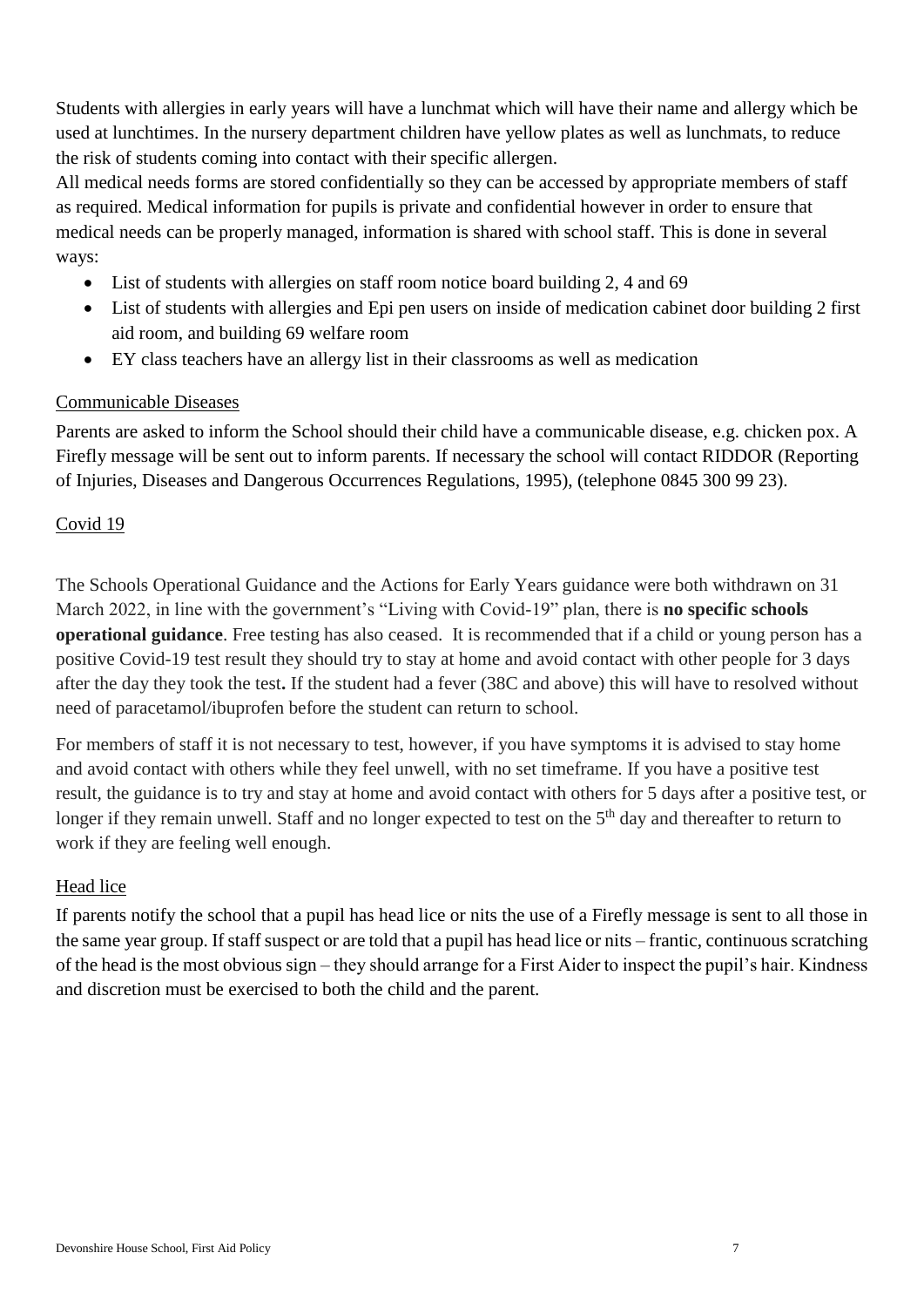## **HYGIENE PROCEDURES**

Staff and pupils are expected to follow good hygiene and clean and sanitise their hands regularly. Single-use disposable gloves must be worn when treatment involves blood or other bodily fluids. Care should be taken when disposing of dressings or equipment. Staff are issued with anti-bacterial hand gel, and should also ensure that normal hand washing routines are followed regularly.

#### Personal Protective Equipment (PPE)

Face coverings are no longer advised for pupils, staff, and visitors either in classrooms or in communal areas. From the  $27<sup>th</sup>$  January 2022 the government has removed the requirement to wear face coverings this includes public transport and dedicated transport to school or college.

Personal Protective Equipment (PPE) should only be worn when children whose care routinely required this. If a child presents with COVID-19 symptoms the child should be cared for in the first aid room. A face mask should be worn by the supervising adult if a distance of 2 metres cannot be maintained. If contact with the child or young person is necessary, then gloves, an apron and a face mask should be worn by the supervising adult. If a risk assessment determines that there is a risk of splashing to the eyes, for example from coughing, spitting, or vomiting, then eye protection should also be worn.

# **HYGIENE PROCEDURES FOR THE SPILLAGE OF BODY FLUIDS**

No child should be allowed to remain in the vicinity of a spillage of bodily fluids.

If possible all adults and children should be removed from the area; however, if a child is injured and it may be unsafe to move him/her then an adult will need to be with them.

The adult should ensure that both s/he and the child are protected from the body fluids. The school caretaker should be called for and he will deal with the spillage appropriately wearing protective clothing as necessary.

Soiled items, used gloves, dressings etc are disposed of in yellow biohazard bags and put in a designated bin for disposal.

## **WHEN TO CALL AN AMBULANCE**

The number to dial for an ambulance is 999, or the EU emergency number 112. The nearest hospital to the School is The Royal Free Hospital, Pond Street, London, NW3 2QG; Tel: 020 7794 0500

Call an ambulance;

- after administering First Aid and you feel there is a need for a hospital check up
- after placing in the recovery position if the casualty is breathing, but unconscious
- after an epipen has been administered for anaphylactic shock, after a severe asthmatic attack, after a diabetic coma, for an epileptic fit where the seizure lasts more than five minutes or if the victim is harmed in the seizure
- $\bullet$  if the casualty is not breathing
- if you are in doubt as to the condition of the casualty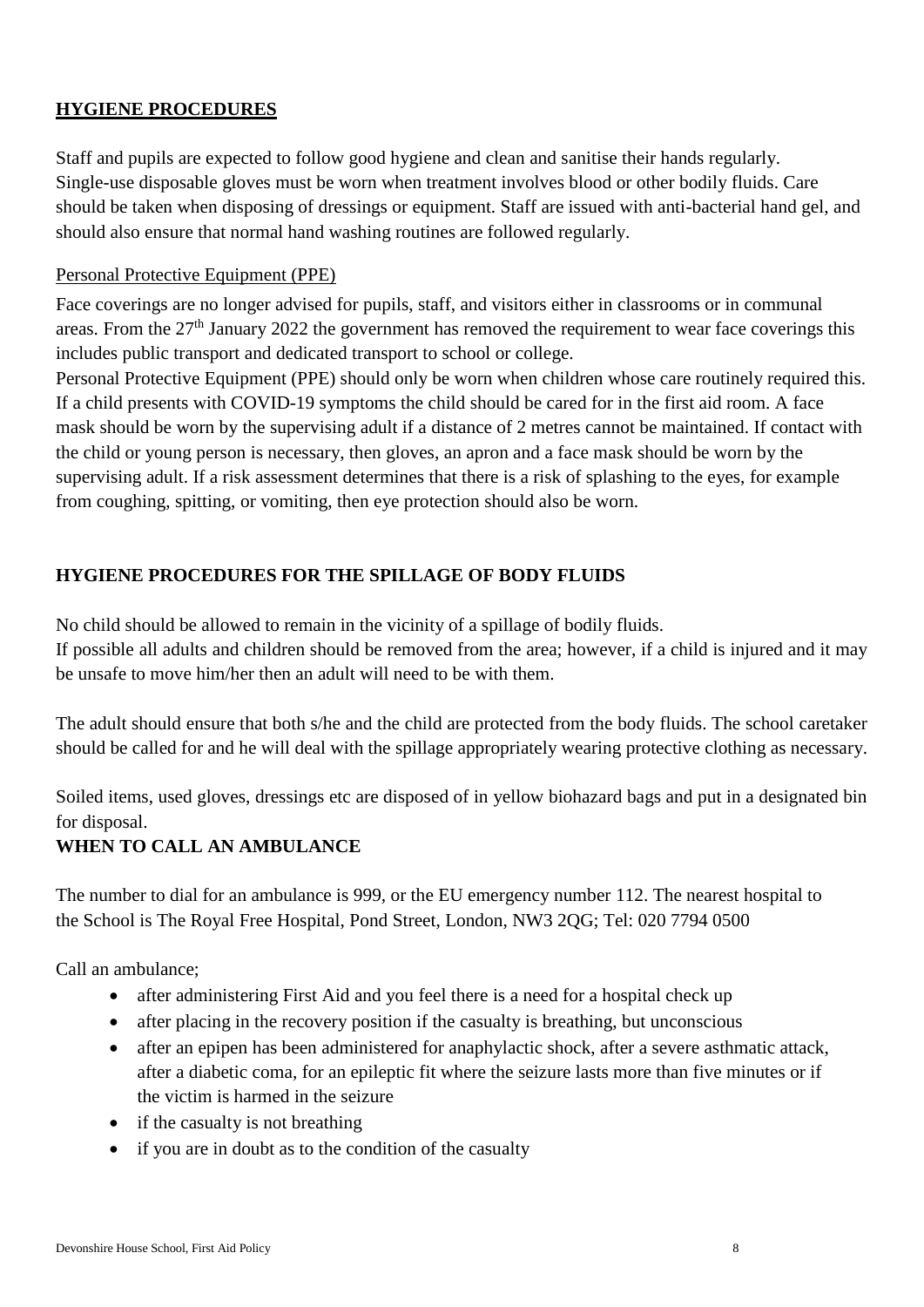## **ADMINISTERING MEDICATION DURING SCHOOL HOURS**

*For the whole school including EYFS*

Most children will at some time have short-term medical needs, perhaps entailing finishing a course of medicine such as antibiotics. Some children, however, have longer term medical needs and may require medicines on a long-term basis to keep them well, for example children with well-controlled epilepsy or cystic fibrosis.

Others may require medicines in particular circumstances, such as children with severe allergies who may need an adrenaline injection. Children with severe asthma may have a need for daily inhalers and additional doses during an attack.

Although there is no legal duty that requires school staff to administer medicines, the school has a clear duty of care to the children and follows good practice by supporting children with health needs as part of their accessibility planning duties.

## a) Parental responsibilities in respect of their child's medical needs

Parents have the prime responsibility for their child's health and should provide schools with information about their child's medical condition. Parents complete and sign a medical form when their children join the school. This states that parents must keep the School informed should the medical needs of their child change as they grow up.

They must also complete and sign medication consent forms in the event that any medication needs to be administered during school hours e.g. if it has to be given four times daily even when the pupil is well enough to attend school (see Appendix 1).

# b) Children with specific medical conditions

Children with specific medical conditions who either regularly take medicine in order to keep themselves well (e.g. epileptics), or who may need to take prescribed medicine as a matter of urgency (e.g. asthmatics and those with allergies) have a Care Plan. This care plan is written up by the School Nurse in consultation with the parent and the child's medical practitioner. Details of the medication are on the Care Plan.

The Care Plan should include:

- details of a child's condition
- special requirement e.g. dietary needs, pre-activity precautions
- what constitutes an emergency
- what action to take in an emergency
- what not to do in the event of an emergency
- who to contact in an emergency
- $\bullet$  the role the staff can play

For children with food allergies or other dietary needs, special attention should be paid when treats by parents are brought to School. Children who are unable to eat cake or sweets should be given an alternative (previously arranged in consultation with child's parents).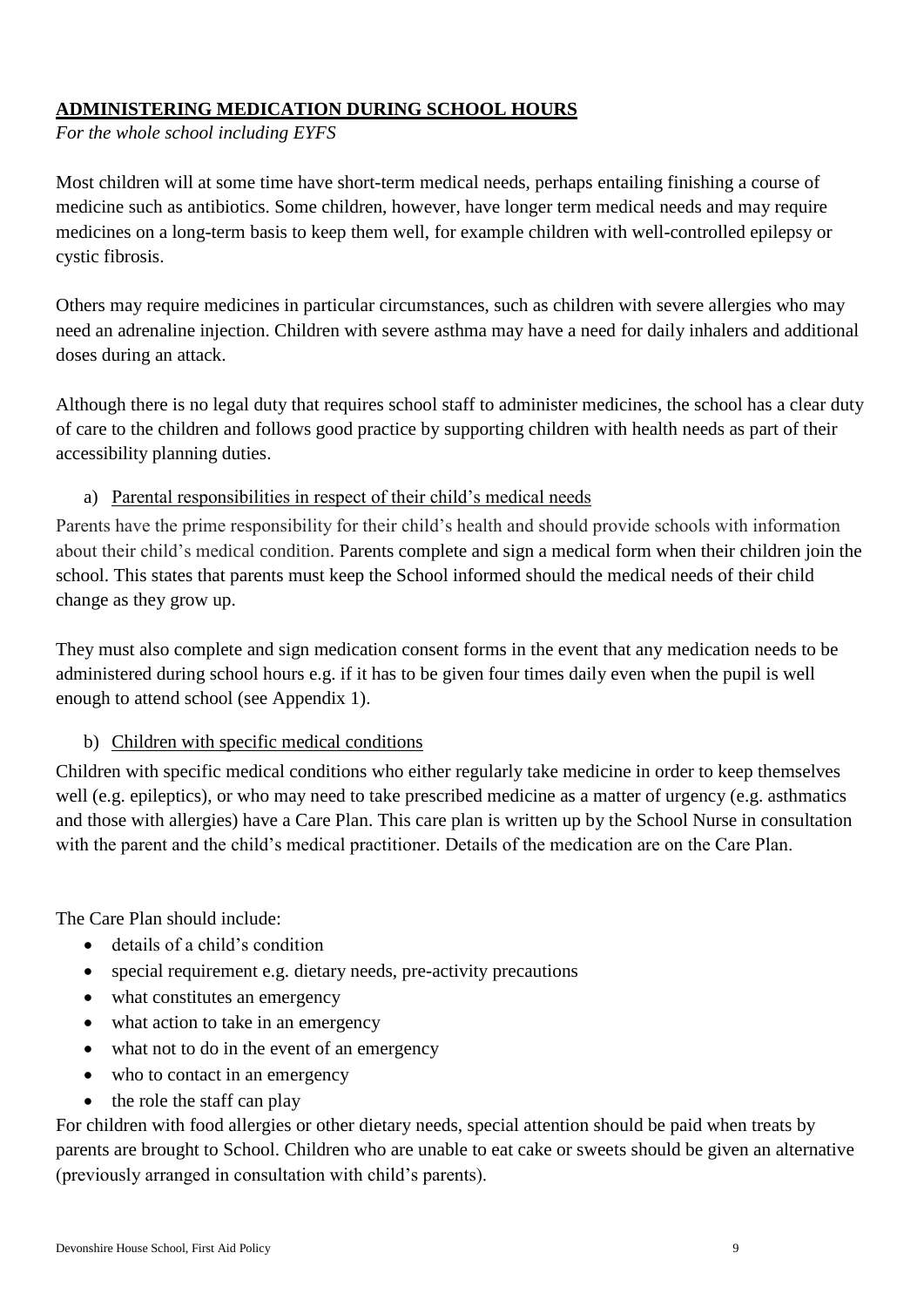Staff with specific medical conditions should be honest about this and will also have a care plan. It is in their own interests that their condition and what to do in an emergency is known by all their colleagues.

# c) Roles and responsibility of staff managing administration of medicines, and for administering or supervising the administration of medicines

In general, School Nurse has the responsibility of administering medicine as they can store the medicine safely away from children, and have ready access to the telephone should they need to get further information from the parent or from the medical practitioner who prescribed the medicine. For children that regularly need medicine to keep themselves well it may be that the Form Teacher has the responsibility to administer medicine.

For children in the EYFS, the Form Teacher or classroom assistant will always accompany them to the Medical room and will give them reassurance and any necessary support and will ensure that the Medical Record is completed correctly.

Before administering any medicine, the Nurse must check:

- $\bullet$  the child's name
- prescribed dose
- expiry date
- written instructions provided by the prescriber on the label or container

If a child refuses to take medicine, staff should not force them to do so, but should note this in the records and immediately telephone the parents. For a child with a Care Plan, the procedures to then follow should be recorded. If a refusal to take medicines results in an emergency, the school or setting's emergency procedures should be followed.

If in doubt about any procedure staff should not administer the medicines but check with the parents or the prescribing doctor before taking further action. If staff have any other concerns related to administering medicine to a particular child, the issue should be discussed with the Headmistress who will then discuss it with the parent or with the School Doctor.

## d) Procedures for managing prescription medicines which need to be taken during the school day

The Medical Consent form should be handed into the School Office together with the medicine. The parent should give the School Office written details of how the medicine is to be given and when. This should be checked against the prescriber's instructions on the medicine.

Medicines will only be accepted that have been prescribed by a doctor, dentist, nurse prescriber or pharmacist prescriber (for exceptions see non-prescription medicines below). Medicines must always be provided in the original container as dispensed by a pharmacist and include the prescriber's instructions for administration.

At EYFS medicines containing aspirin will only be administered with a doctor's prescription.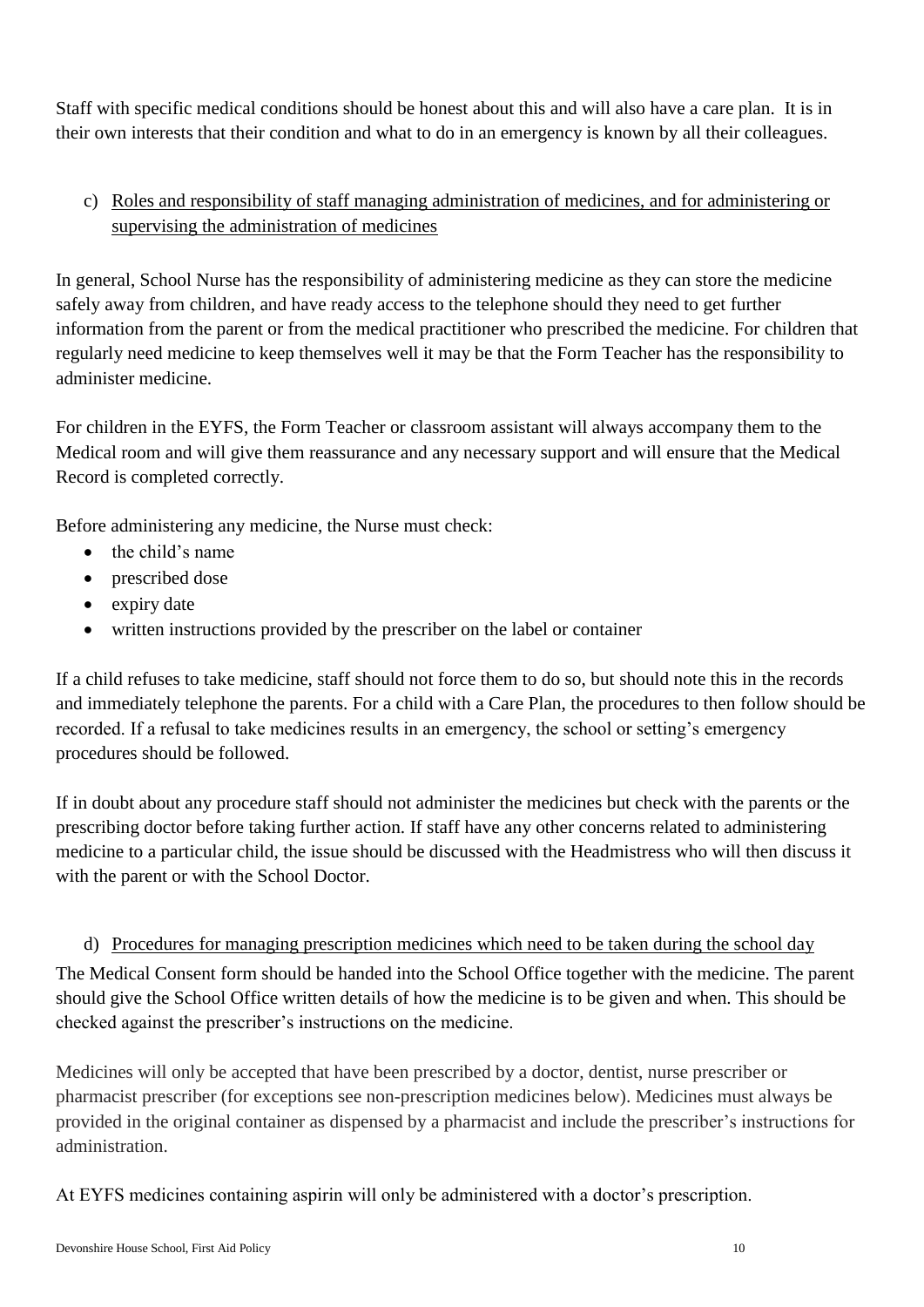The School must never accept medicines that have been taken out of the container as originally dispensed nor make changes to dosages on parental instructions.

The School Office will inform the child's Form Teacher of the time the medicine needs to be given and the Form Teacher will arrange for the child to go to the Nurse at that time. For children in the EYFS the Form Teacher will bring the child in person.

# e) Safe storage of medicines.

Epipens  $\&$  other medications for children are kept in individual classes (EY), the welfare room (JS)  $\&$  the in the medical room (US), and are taken to all off-site games and PE sessions. On trips these are prepared and taken by the staff. Upper school medication is kept in the medical room and given to or collected by staff each time for off-site activities.

Any medication brought in by staff for personal use is to be kept in a locked drawer or staff room. Staff should inform the School Nurse of any regular medication and the Headmistress should be informed if the side effects of medication are likely to affect their ability to teach or to supervise children. Rectal diazepam if required would be administered by the school nurse with a second adult witnessing.

# f) Procedures for managing prescription medicines on educational visits and to off-site games

If a child is finishing a course of antibiotics following an illness, it is preferable that they do not join their colleagues on educational visits or to off-site games but stay at home, in order to recover fully from their ailment.

For children with specific medical conditions, the care plan and the necessary medicines must be taken on educational visits and to off-site games. These are the responsibility of the Form Teacher on Educational Visits and a nominated member of the games staff for off-site games. They should always check that the medicine is in date.

A medical list accompanies all Educational Visits and goes with the games staff to off - site games. Children with medical conditions are listed with brief details of their medication. Staff should be alert at certain times of year for children with asthma or environmentally triggered allergies.

Sometimes additional safety measures may need to be taken for outside visits. It may be that a parent or another volunteer might be needed to accompany a particular child.

# g) Non-prescription medicines

Parents may request at times that children are given non-prescription medicine, for example Calpol if recovering from a cold. If a child is so unwell that s/he needs non-prescription medicine then s/he is not well enough to be in school and parents must be asked to keep him/her at home.

There are some possible exceptions, for example painkillers for a child that has had an injury. In such cases, the School Nurse will make the decision after discussion with the parents and then the same procedure must be followed for obtaining a medical consent form from the parent and signed by the Headmistress.

Some children are sensitive to the sun, and sun cream may be administered by Form staff for younger children until they are old enough to do this themselves (see Slap, Wrap and Hat campaign). Although sun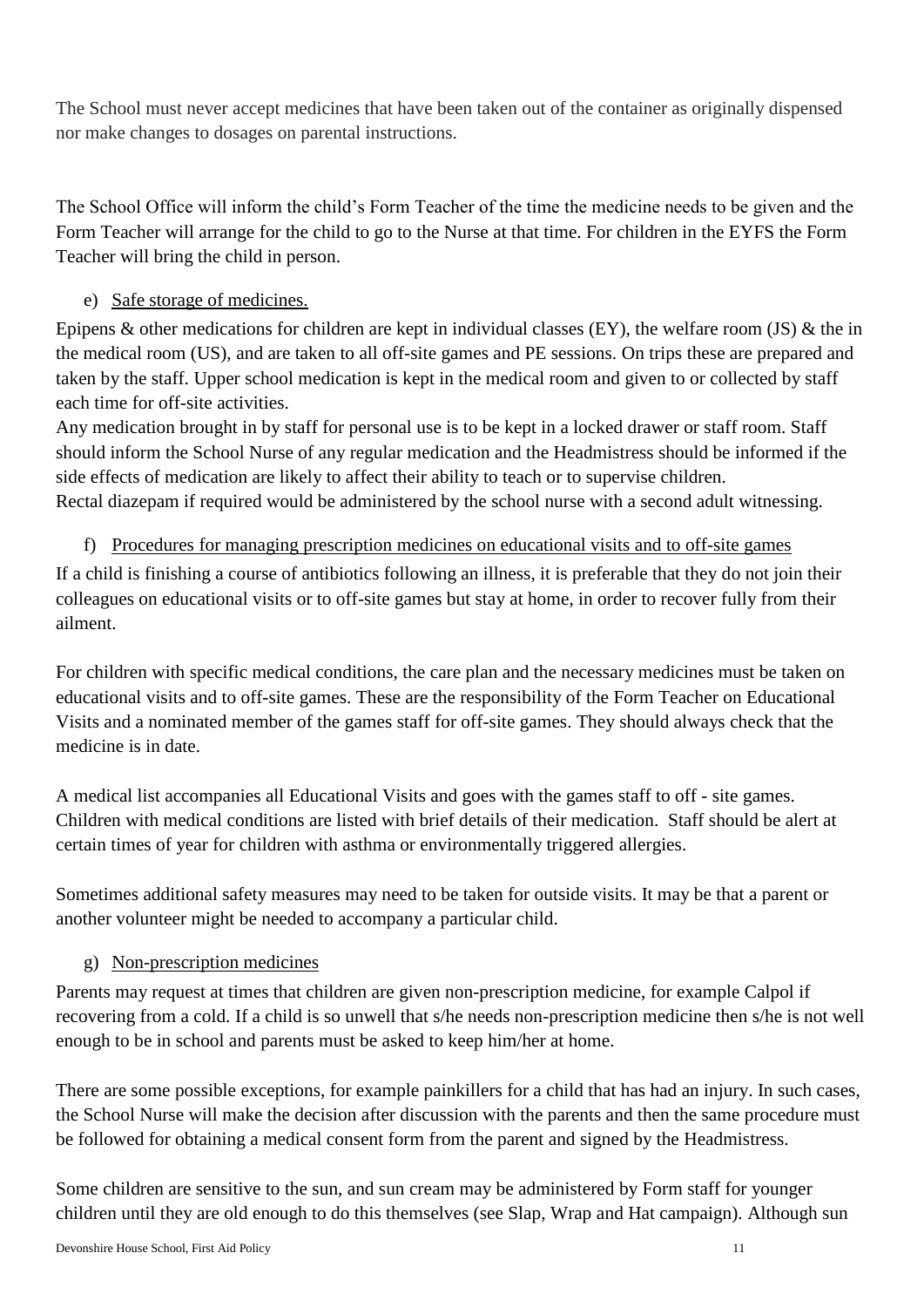cream is not strictly a medicine, the medical consent form should be signed in order for it to be clear that the teacher has parental permission.

# h) Children carrying and taking their medicines themselves

Children in Year 6 and below should not be allowed to carry or take their medicine themselves. However, it is important that older children, particularly those with specific medical conditions, should learn to manage their own medication.

Children with a Care Plan, on entering Year 7, will have a consultative session with their parent(s), the Headmistress, their Form Teacher and a representative from the School Office. If necessary, their prescribing Health Professional should also be present, or this meeting may take place at their surgery. At this meeting, the child's medical needs will be discussed, the best way of managing this in School and the administration of any medicine. The Headmistress will be responsible for the amendment of the Medical Consent Form allowing the child to carry and administer medicine, if this has been agreed by all parties.

This will not be an option for children on controlled drugs, e.g. Ritalin.

## i) Record keeping

Each time medicine is given the School, including the Early Years, **must** keep written records.

Good records help demonstrate that staff have exercised a duty of care. In some circumstances such as the administration of rectal diazepam, it is good practice to have the dosage and administration witnessed by a second adult and the record signed accordingly.

- i. An official Register for Pupil Medications must be maintained and must contain a record of all occasions when medication is given to a pupil. The Medical Consent Form and the Medication Log comprise this register and the relevant sections must be filled in:
	- $\bullet$  the date the medication was given;
	- the time the medication was given;
	- the name of the student receiving medication;
	- the name of the medication given;
	- the exact dosage of medication given;
	- the name of the person on the school staff authorised to give medication to
	- the student the signature of the person giving the medication; and
	- the signature of the Headmistress or delegated responsible person.
- ii. The Medication Log must be completed by the authorised person giving the medication, immediately after the medication is given.
- iii. The Medical Consent Form and the Medication Log must be held and kept in the file marked Medical Register.

# j) Emergency Inhalers

These are kept in the Medical Room & the Welfare Room to be used for children who have asthma and whose parents have given written consent for the use of one if their child's Ventolin inhaler expires, damaged or empty.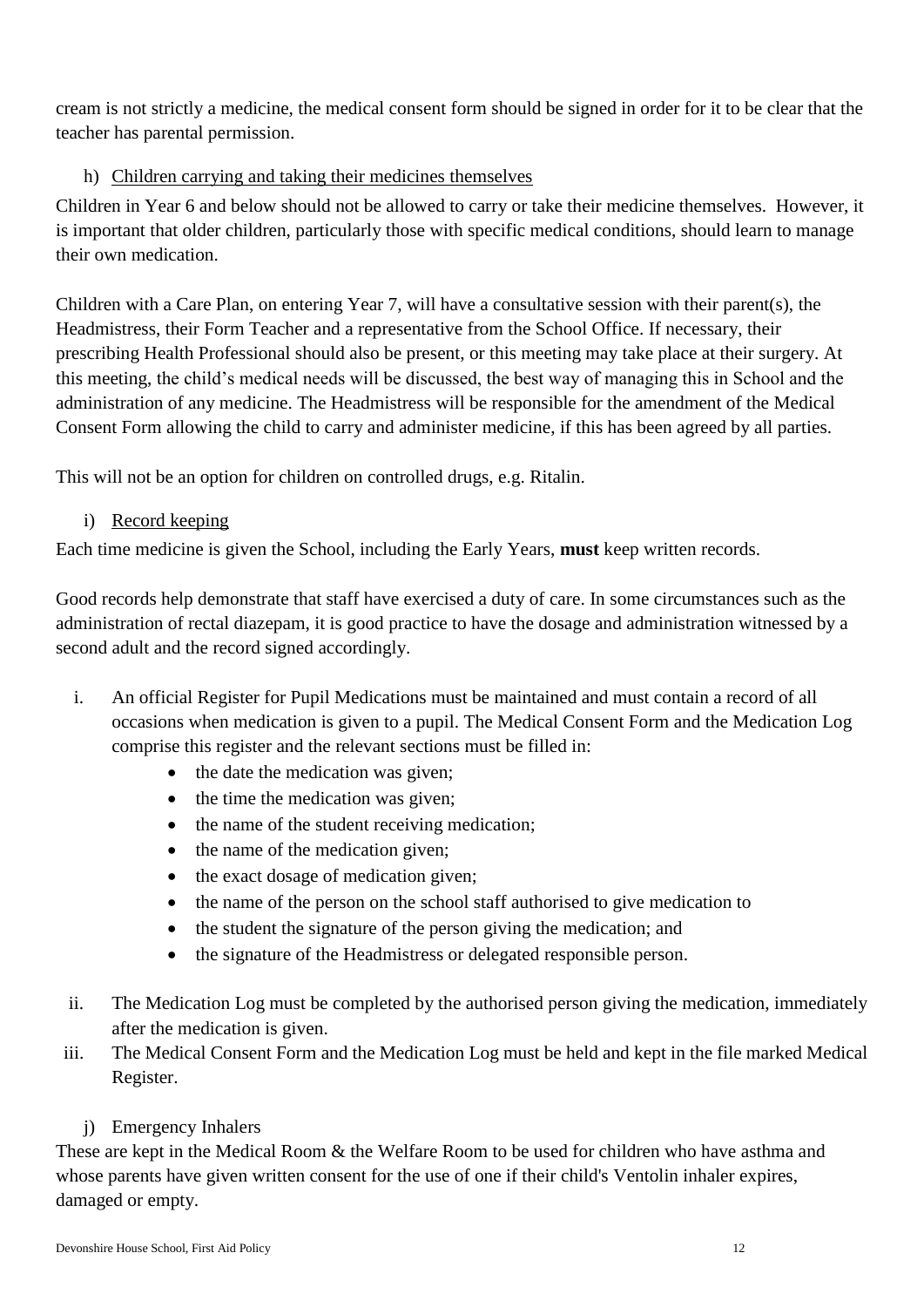A list of children is made known to staff who can then ensure that the emergency inhalers are taken offsite for Games/PE lessons & on school trips/visits

## k) Automated External Defibrillators (AED)

The school has two on site one in the medical room and another in the Welfare room. In the case of a collapse they will be taken to the patient in case it is required. When it is turned on it will guide the user to its use.

In effect, the documentation referred to in (a) above represents an agreement among the parties as to the arrangements made in respect of the medication.

In addition:

- Lists of children with allergies and other medical conditions will be issued at the beginning of each term. The medication that they have in School is noted on this list.
- All food allergies and intolerances are displayed in the relevant staff rooms and younger children have mats which are used each day in the dining rooms.
- Photographs of children who require an Epipen or have other severe allergies are displayed in the Staff Room.
- Staff with medical conditions or allergies are recorded with notes of relevant procedure, which is notified to the rest of the staff.
	- l) Management Procedures and Risk assessment

The School has Employers Liability Insurance to provide cover for injury to staff acting within the scope of their employment and this provides full cover in respect of actions which could be taken by staff in the course of their employment.

The School (i.e. the School Governance and the Headmistress) will support staff to use their best endeavours at all times, particularly in emergencies. In general, the consequences of taking no action are likely to be more serious than those of trying to assist in an emergency.

The Headmistress is responsible for ensuring that this policy is understood by all staff and that the procedures and record keeping are correctly followed.

The Headmistress, with the Senior Management Team, will regularly review this policy and make amendments as necessary. A risk assessment will form part of this review.

## **REPORTING TO RIDDOR**

Schools are required to report serious incidents to the Health and Safety Executive under RIDDOR (Reporting of Injuries, Diseases and Dangerous Occurrences Regulations, 1995), (telephone 0845 300 99 23). Employers must report:

- $\triangleright$  deaths:
- $\triangleright$  major injuries;
- $\triangleright$  over-seven-day injuries;
- $\triangleright$  an accident causing injury to pupils, members of the public or other people not at work;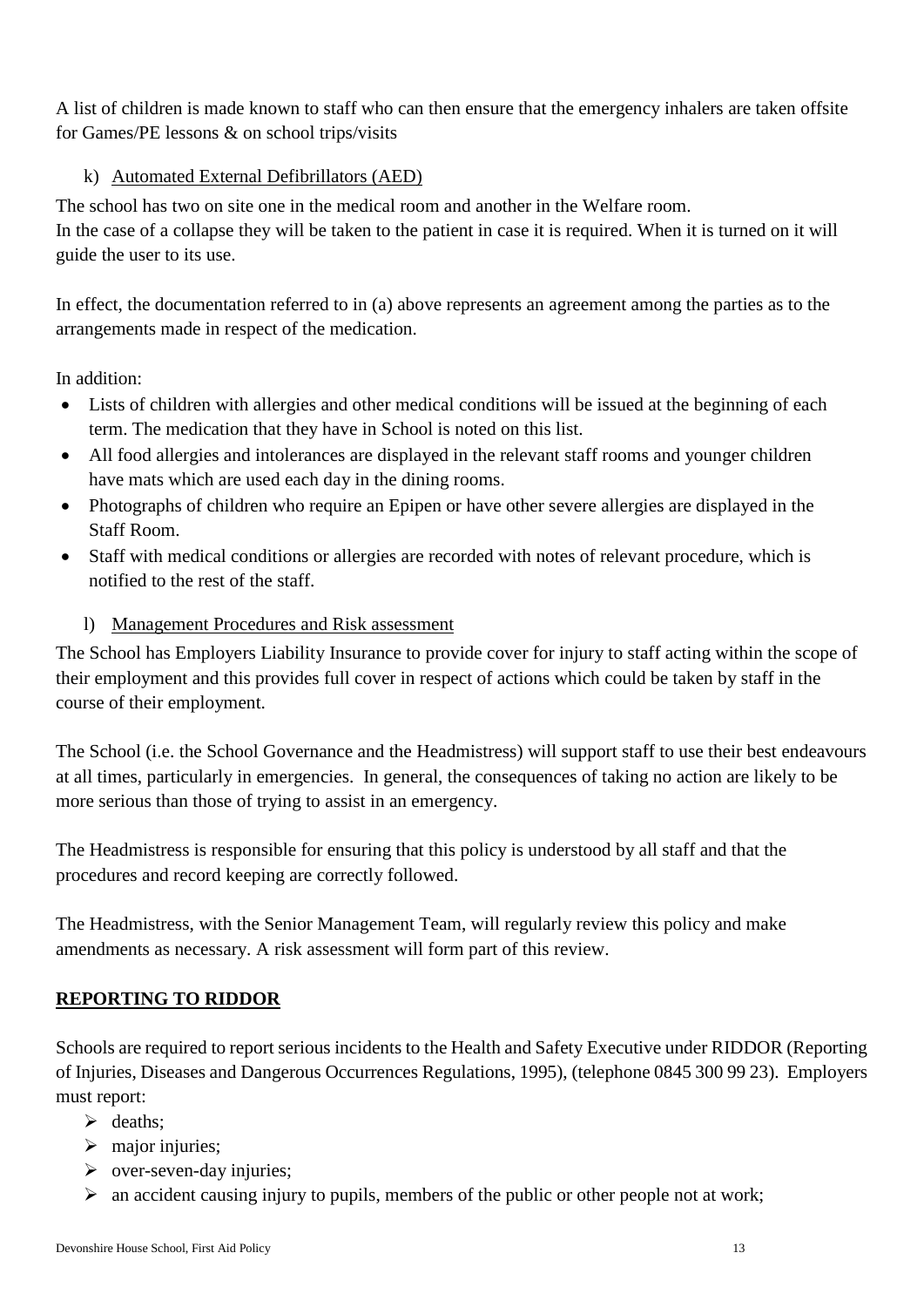$\triangleright$  a specified dangerous occurrence, where something happened which did not result in an injury, but could have done.

The school nurse is responsible for reporting and recording any notifiable accident that occurs on school premises to a pupil, member of staff, parent, visitor or contractor to the headmistress and to the HSE in accordance with the reporting of injuries, diseases and dangerous occurring parents regulations (RIDD0R). All notifiable accidents and near misses are reviewed by the school's health and safety committee with a view to assessing whether any measures need to be taken to prevent recurrence.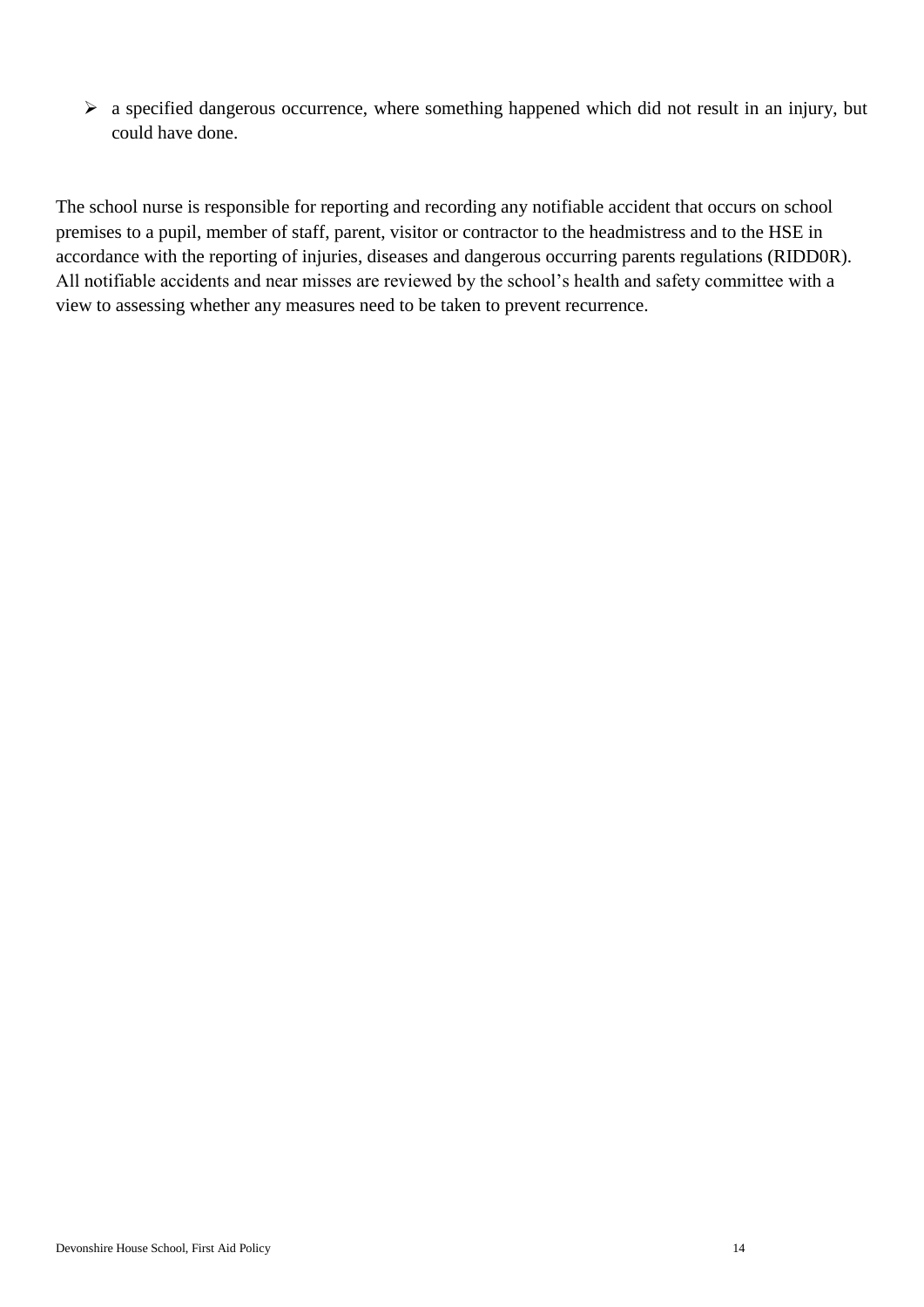## **APPENDIX**

#### H & S FORM 1: Medication Consent Form

Should it be necessary for your child to take medication during school hours, it is important for the following consent form to be completed beforehand.

All medication should be brought to the school in the original containers and given to the School Nurse, appropriate School Secretary or Class/Form teacher. They can then be collected by the parent/guardian at the end of the day.

I hereby give my consent for my son/daughter to be given the medication detailed below by the School Nurse or another member of staff.

Child's Name \_\_\_\_\_\_\_\_\_\_\_\_\_\_\_\_\_\_\_\_\_\_\_\_\_\_\_\_\_\_\_\_\_\_\_\_\_ Form \_\_\_\_\_\_\_\_\_\_\_\_\_\_\_

Signed Date Date  $\Box$ 

(Parent/guardian)

| Name of           |      |      |           |
|-------------------|------|------|-----------|
| medication        |      |      |           |
| Reason for taking |      |      |           |
| medication        |      |      |           |
| Dosage and        |      |      |           |
| frequency         |      |      |           |
| Any Special       |      |      |           |
| Instructions      |      |      |           |
|                   |      |      |           |
| Date              | Time | Dose | Signature |
|                   |      |      |           |
|                   |      |      |           |
|                   |      |      |           |
|                   |      |      |           |
|                   |      |      |           |
|                   |      |      |           |
|                   |      |      |           |
|                   |      |      |           |
|                   |      |      |           |
|                   |      |      |           |
|                   |      |      |           |
|                   |      |      |           |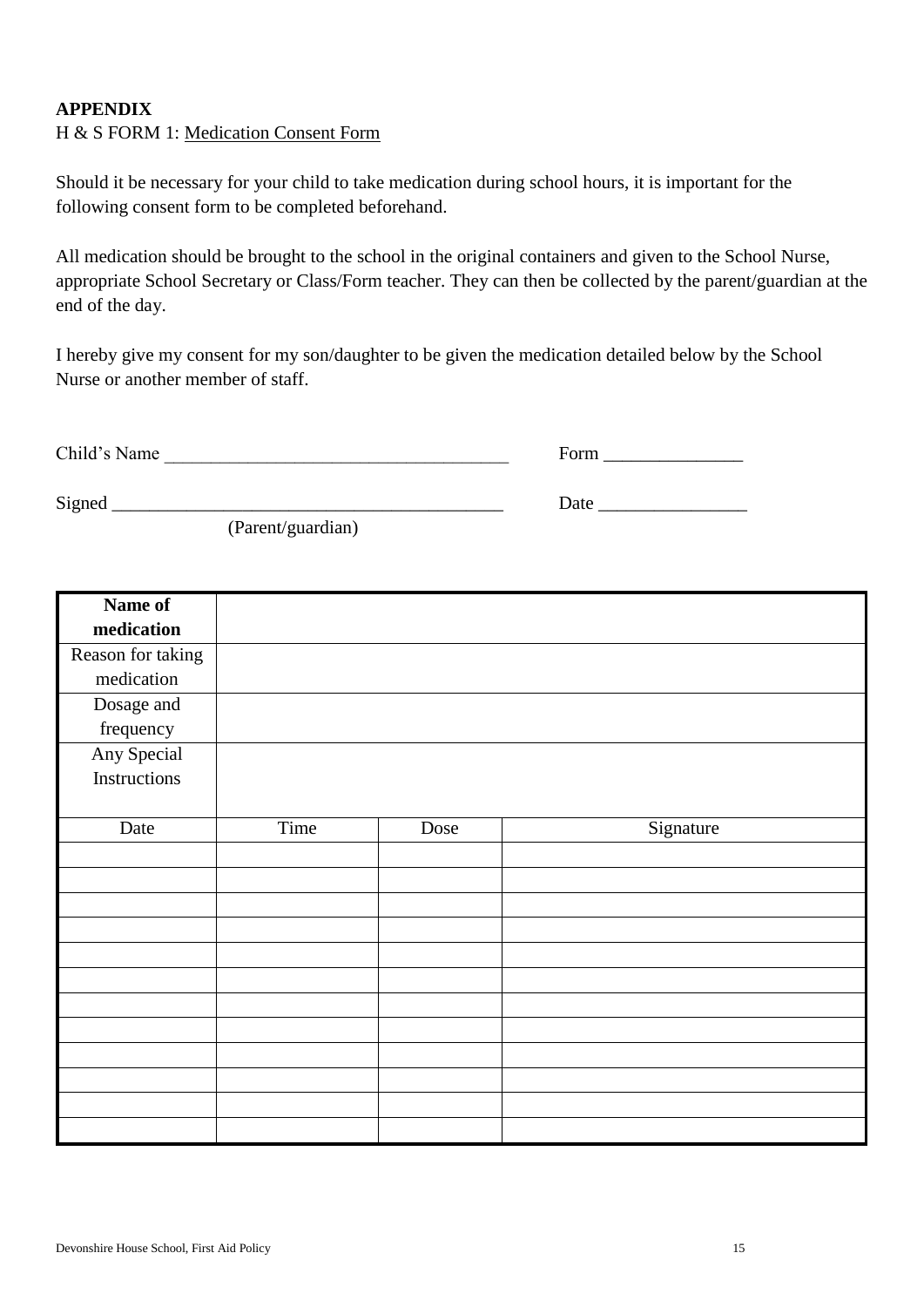# Staff First Aiders- DHPS

**No. 2**

**Ext Certificate expiry** 

|           | Debbie Dixon                | <b>Basement</b> | 201     |         | 04.01.2025 |             | Schools first aid    |
|-----------|-----------------------------|-----------------|---------|---------|------------|-------------|----------------------|
|           | Simon Wenzel                | <b>Basement</b> | 208     |         | 31.08.2023 |             | Schools first aid    |
|           | Paulina Podurgiel-Bieluczyk | Ground floor    |         | 200/202 |            |             | 31.08.2023           |
|           | Schools first aid           |                 |         |         |            |             |                      |
|           | Asha Issak                  | Ground floor    | 200/202 |         | 31.08.2023 |             | Schools              |
|           | first aid                   |                 |         |         |            |             |                      |
|           | Stella Vitoria              | Ground floor    | 226     |         | 04.01.2025 |             | Schools first aid    |
|           | <b>Charles Walker</b>       | First floor     |         | 209     |            | 01.09.2023  |                      |
|           | <b>EFAW</b>                 |                 |         |         |            |             |                      |
|           | <b>Katy Sherratt</b>        | First floor     | 229     |         | 04.01.2025 |             | Schools              |
|           | first aid                   |                 |         |         |            |             |                      |
|           | George Yates                | First floor     | 259     |         | 04.01.2025 |             | Schools              |
|           | first aid                   |                 |         |         |            |             |                      |
|           | Paul Hardwick               | Second floor    | 205     |         | 04.01.2025 |             | Schools              |
| first aid |                             |                 |         |         |            |             |                      |
|           | Vivek Lodhia                | Second floor    | 234     |         | 31.08.2023 |             | Schools first aid    |
|           | Stephanie Disalvo           | Second floor    | 235     |         | 31.08.2023 |             | Schools              |
|           | first aid                   |                 |         |         |            |             |                      |
|           | <b>Brendan Moore</b>        | Second floor    | 235     |         | 31.08.2023 |             | Schools              |
|           | first aid                   |                 |         |         |            |             |                      |
|           | Tatiana Epaillard           | Second floor    | 258     |         | 04.01.2025 |             | Schools              |
|           | first aid                   |                 |         |         |            |             |                      |
|           |                             |                 |         |         |            |             |                      |
|           |                             |                 |         |         |            |             |                      |
|           | <u>No. 4</u>                |                 |         |         |            |             |                      |
|           | Miriam Onjango              | <b>Basement</b> | 213     |         | 04.01.2025 |             | Schools              |
|           | first aid                   |                 |         |         |            |             |                      |
|           | Pleurita Jusufi             | <b>Basement</b> | 238     |         | 14.10.2024 |             | Paediatric level 2   |
|           | Sandra James                | <b>Basement</b> | 238     |         | 04.01.2025 |             | Schools first aid    |
|           | Sonia flood                 | Float           |         |         | 04.01.2025 |             | Schools first aid    |
|           | <b>Tessa Denham</b>         | Ground floor    | 216     |         | 20.10.2024 |             | Paediatric first aid |
|           | <b>Kirsty Ranson</b>        | Ground floor    | 211     |         | 31.08.2023 | <b>EPFA</b> |                      |
|           | Anna Rayhaman               | Ground floor    | 239     |         |            | 14.10.2024  | Paediatric           |
|           | level 2                     |                 |         |         |            |             |                      |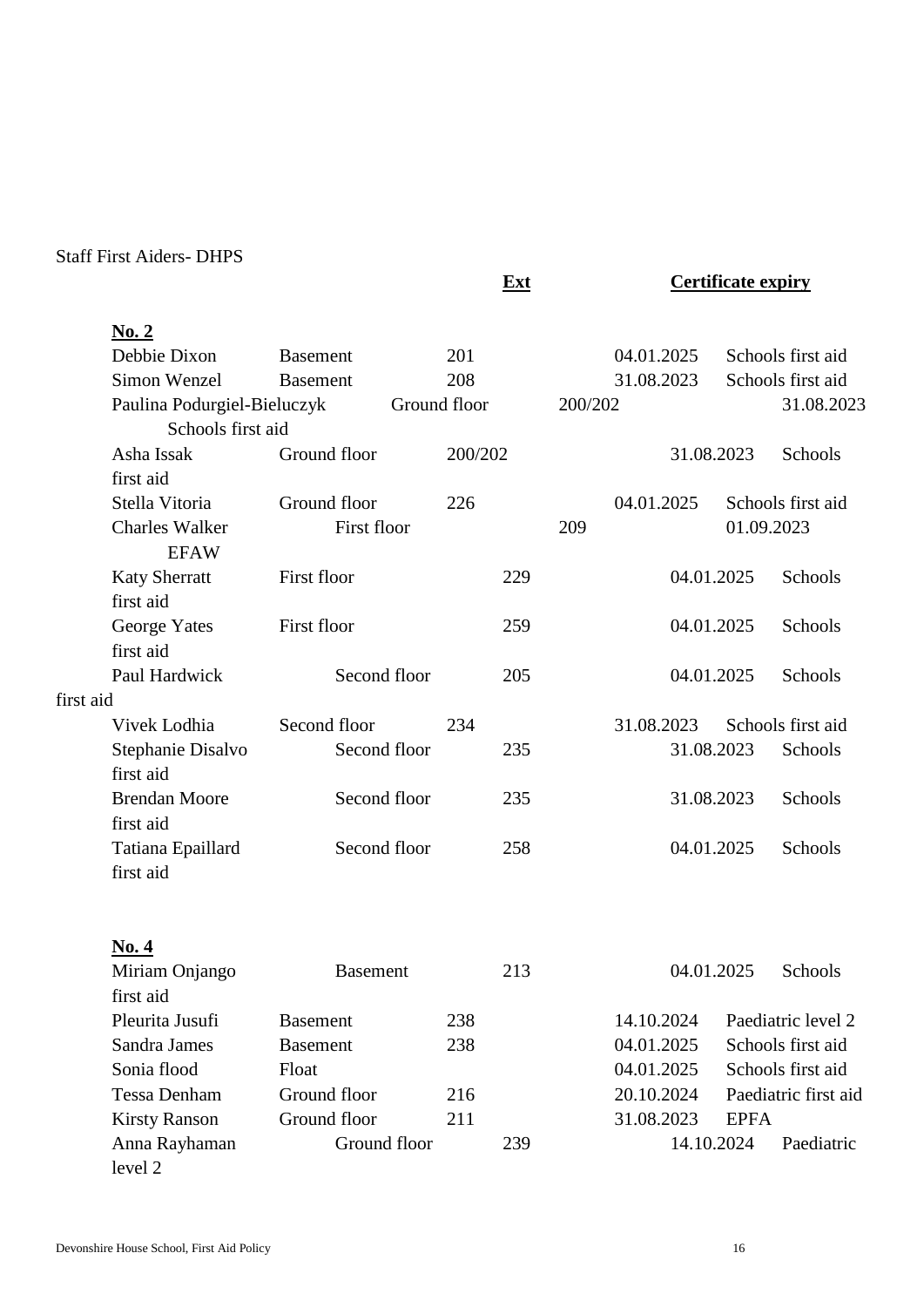|           | Alejandra Arellano      | Ground floor     |     | 211 |     |            | 04.01.2025 | Schools           |
|-----------|-------------------------|------------------|-----|-----|-----|------------|------------|-------------------|
|           | first aid               |                  |     |     |     |            |            |                   |
|           | Sarah Lobetta           | Ground floor     | 239 |     |     | 04.01.2025 |            | Schools first aid |
|           | Lucy Peacock            | First floor      |     | 212 |     |            | 31.08.2023 | <b>EPFA</b>       |
|           | Regina Ali              | First floor      |     | 212 |     |            | 04.01.2025 | Schools           |
| first aid |                         |                  |     |     |     |            |            |                   |
|           | <b>Carrol Rodgers</b>   | First floor      |     |     | 243 |            |            | 04.01.2025        |
|           | Schools first aid       |                  |     |     |     |            |            |                   |
|           | <b>Vicky Blackstone</b> | First floor      |     |     | 246 |            |            | 31.08.2023        |
|           | <b>EPFA</b>             |                  |     |     |     |            |            |                   |
|           | Ella King               | First floor      |     |     | 244 |            |            | 01.02.2025        |
|           | Paediatric first aid    |                  |     |     |     |            |            |                   |
|           | Belinda Otuk            | First floor      |     | 244 |     |            | 04.01.2025 | Schools           |
|           | first aid               |                  |     |     |     |            |            |                   |
|           | Lois Edlin              | Second floor     |     | 247 |     |            | 31.08.2023 | <b>EPFA</b>       |
|           | Kathryn Laney           | Second floor     |     | 221 |     |            | 31.08.2023 | <b>EPFA</b>       |
|           | Jamie Vigano            | Art/Media room   |     | 256 |     |            | 31.08.2023 | Schools           |
|           | first aid               |                  |     |     |     |            |            |                   |
|           | Aimee Butler-Cox        | <b>ICT</b> suite |     |     | 240 |            |            | 04.01.2025        |
|           | Schools first aid       |                  |     |     |     |            |            |                   |

| <b>Jude Swailes</b>   | <b>Basement</b> | 249 |     | 04.01.2025 |             | Schools first aid    |
|-----------------------|-----------------|-----|-----|------------|-------------|----------------------|
| Olivia Williams       | <b>Basement</b> |     | 248 |            | 04.01.2025  | Schools              |
| first aid             |                 |     |     |            |             |                      |
| Shafaq Bashir         | Ground floor    | 222 |     | 31.08.2023 | <b>EPFA</b> |                      |
| <b>Harriet Latter</b> | Ground floor    | 222 |     | 19.10.2024 |             | Paediatric first aid |
| Suzanne Darr          | Ground floor    | 222 |     | 04.01.2025 |             | Schools first        |
| Karen Salt            | Ground floor    | 222 |     | 04.01.2025 |             | Schools first        |
| Sara Ponce Gomez      | Ground floor    |     | 222 |            | 02.02.2025  | Paediatric           |
| first aid             |                 |     |     |            |             |                      |
| Naseem Sham           | Ground floor    | 222 |     | 04.01.2025 |             | Schools first        |
| Debra Barry           | Ground floor    | 222 |     | 04.01.2025 |             | Schools first        |
| Justin Bugeja         | First floor     |     | 251 |            | 04.01.2025  | Schools              |
| first aid             |                 |     |     |            |             |                      |
| Rosie Wright          | First floor     |     | 251 |            | 04.01.2025  | Schools              |
| first aid             |                 |     |     |            |             |                      |
| Alison Buchner        | Second floor    |     | 254 |            | 31.08.2023  | Schools              |
|                       |                 |     |     |            |             |                      |

first aid

#### **Gap Students**

Kyra Victor GAP 61.09.2023 EFAW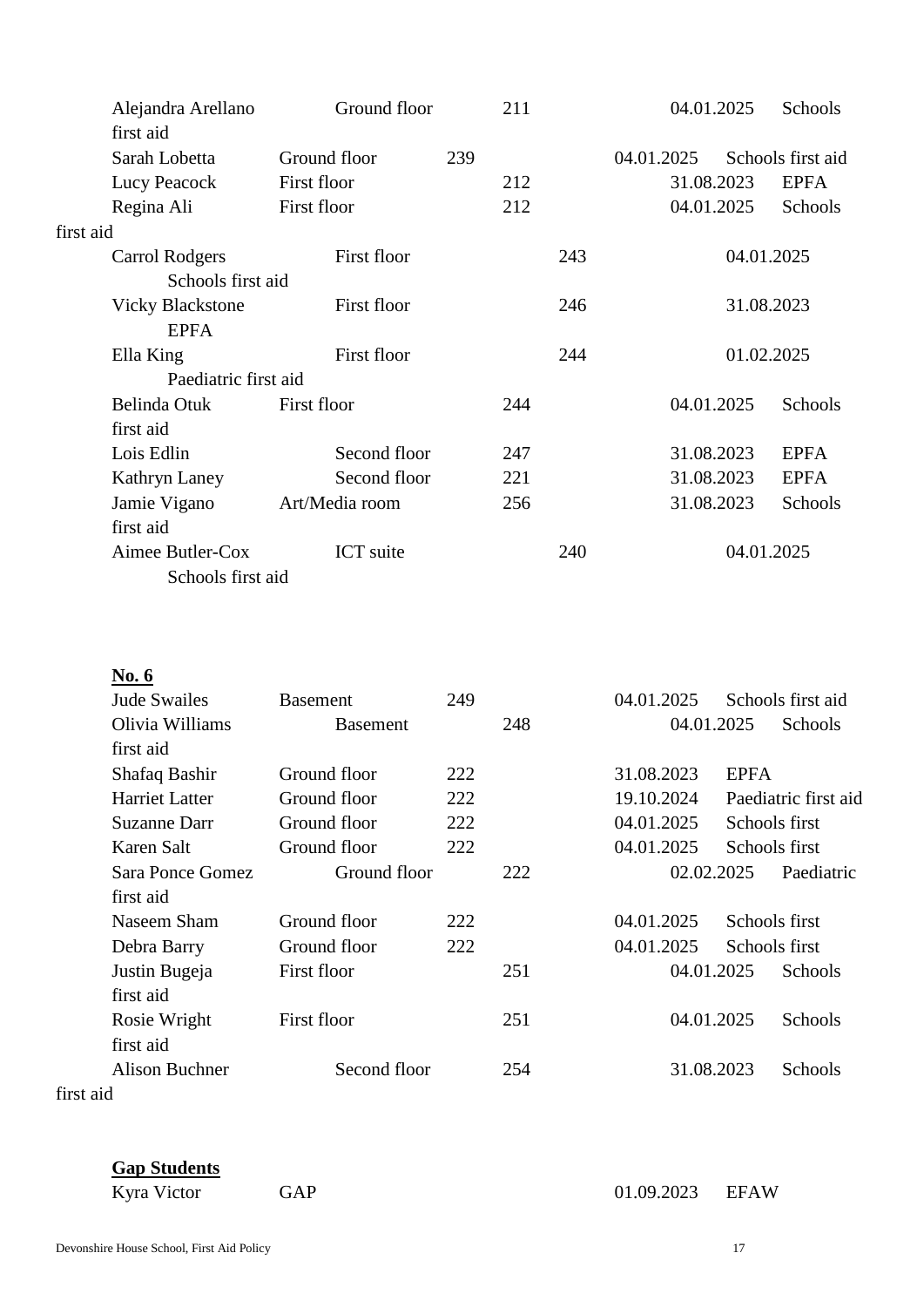# **No. 69**

| Marina Gray              | <b>Basement</b>     | 320 |     |     | 04.01.2025                   |             | Schools first aid |
|--------------------------|---------------------|-----|-----|-----|------------------------------|-------------|-------------------|
| Kathleen Mackie          | Ground floor        |     | 336 |     |                              | 04.01.2025  | Schools           |
| first aid                |                     |     |     |     |                              |             |                   |
| Rachel Ayrton            | Ground floor        | 336 |     |     | 04.01.2025                   |             | Schools first aid |
| <b>Alexander Harris</b>  | Ground floor        |     | 335 |     |                              | 04.01.2025  | Schools           |
| first aid                |                     |     |     |     |                              |             |                   |
| Maisy King               | <b>Ground Floor</b> | 361 |     |     | 03.09.2022                   | <b>EFAW</b> |                   |
| Nikky Lindsay            | Ground floor        | 361 |     |     | 04.01.2025                   |             | Schools first aid |
| Kay Garner               | Ground floor        | 352 |     |     | 31.08.2023                   | <b>EPFA</b> |                   |
| Claudia Ash              | Ground floor        | 352 |     |     | 04.01.2025                   |             | Schools first     |
| Donna Butcher            | Ground floor        |     | 303 |     |                              | 01.09.2023  | <b>EFAW</b>       |
| Zahra Abdulla-Jivraj     | Ground floor        |     | 361 |     |                              | 31.08.2023  | Schools           |
| first aid                |                     |     |     |     |                              |             |                   |
| Alix Gravel              | First floor         |     | 278 |     |                              | 31.08.2023  | Schools           |
| first aid                |                     |     |     |     |                              |             |                   |
| Rebecca Page             | <b>First Floor</b>  | 354 |     |     | 04.01.2025                   |             | Schools first aid |
| <b>Sharon Thomas</b>     | <b>First Floor</b>  |     | 354 |     |                              | 31.08.2023  | Schools           |
| first aid                |                     |     |     |     |                              |             |                   |
| Samantha Bentley         | First floor         |     |     | 360 |                              | 31.08.2023  |                   |
| Schools first aid        |                     |     |     |     |                              |             |                   |
| Fiorella Hearne          | First floor         |     |     | 353 |                              | 31.08.2023  |                   |
| Schools first aid        |                     |     |     |     |                              |             |                   |
| Hannah Goodman           | First floor         |     |     | 321 |                              | 03.09.2022  |                   |
| <b>EFAW</b>              |                     |     |     |     |                              |             |                   |
| Noelia Pernas            | First floor         |     | 321 |     |                              | 04.01.2025  | Schools           |
| first aid                |                     |     |     |     |                              |             |                   |
| Slyvia Martinez          | Second floor        |     | 355 |     |                              | 03.09.2022  | <b>EFAW</b>       |
| Shahla Hill              | Second floor        | 355 |     |     | 04.01.2025                   |             | Schools first aid |
| Leisha Calder            | Seconf floor        | 322 |     |     | 04.01.2025 Schools first aid |             |                   |
| Laurie Mulready          | Second floor        |     | 356 |     |                              | 04.01.2025  | Schools           |
| first aid                |                     |     |     |     |                              |             |                   |
| Marina Gray              | Third floor         | 356 |     |     | 04.01.2025                   |             | Schools first aid |
| Katherine Waite          | Third floor         |     | 357 |     |                              | 03.09.2022  | <b>EFAW</b>       |
| <b>Christine Thyssen</b> | Third floor         |     | 323 |     |                              | 31.08.2023  | Schools           |
| first aid                |                     |     |     |     |                              |             |                   |

**EFAW** = Emergency First Aid at Work **FAW** = First Aid at Work **EPFA=** Emergency Pediatric first aid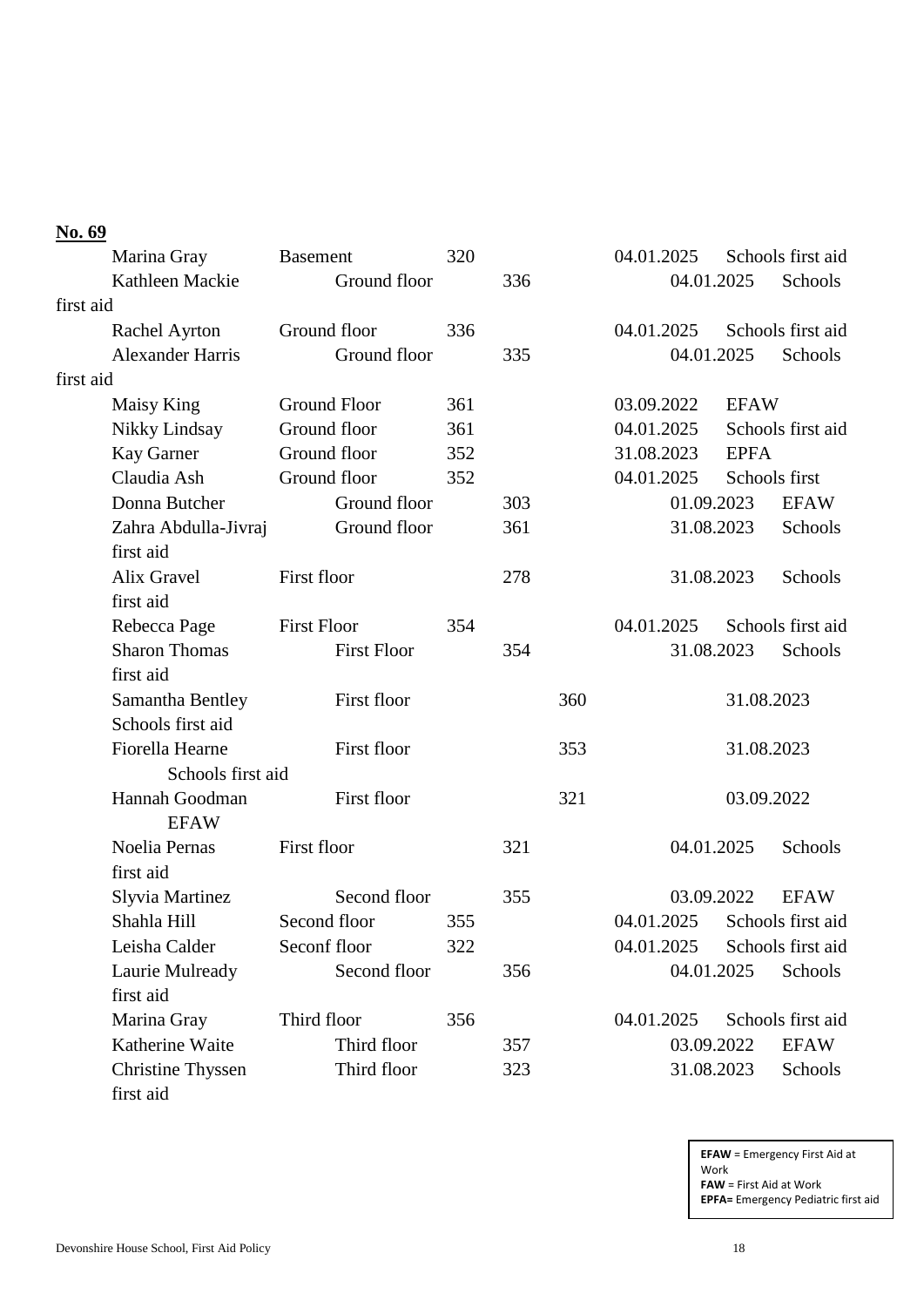## Medical Emergencies

A member of staff who is present when a medical emergency takes place should always call for help from another adult and find the nearest First Aider. However, there are some emergencies where prompt action by the adult at the scene can save lives and all staff should be aware of these procedures.

# **ALLERGIES** – **Anaphylactic shock**

**Anaphylaxis is an extreme allergic reaction requiring urgent medical treatment.** When such severe allergies are diagnosed, the children concerned are made aware from a very early age of what they can and cannot eat and drink and, in the majority of cases, they go through the whole of their school lives without incident. The most common cause is food – in particular nuts, fish, and dairy products. Wasp and bee stings can also cause allergic reaction. In its most severe form the condition can be life-threatening, but it can be treated with medication. This may include antihistamine, adrenaline inhaler or adrenaline injection, (Epi – Pen) depending on the severity of the reaction.

**Signs and Symptoms** – these will normally occur within seconds or minutes of exposure to the allergen

- Swelling and redness of the skin, flushed complexion
- Itchy raised rash
- Swelling of the throat
- Wheezing and or coughing or difficulty breathing
- Rapid irregular pulse
- Nauseousness and vomiting
- Dizziness or unconsciousness

# **Management**

If these symptoms appear in an affected child the epipen must be used and an ambulance called immediately.

- The pen is pre-loaded and should be injected into the fleshy part of the thigh. Most staff have received training in how to use the epipen, which is very simple, but it must be remembered that swift action is ESSENTIAL. Some children have two or more epipens. If after 5-10 minutes there is no improvement or their condition worsens then the second epipen should be administered.
- A second person must summon a First Aider and inform the School Office for that building. The School Office will then inform the Head/Deputy Head who will in turn immediately summon an ambulance and inform the child's parents. There should be no delay in calling for an ambulance, should it be impossible to contact the School Office or the Headmistress/Deputy then the member of staff at the scene should make the call.
- The school Nurse or other first aider will tell the paramedic that the epipen has been used and give the used epipen to the paramedic. The School Nurse will have details of expiry dates of epipens and ensure they are replaced by the parents on or before the expiration.
- If the child is conscious and having breathing difficulties treat as you would an asthmatic by sitting the child upright and loosen any tight clothing.
- If the reaction advances and the child becomes unconscious and is breathing treat as you would the unconscious patient by putting them in the recovery position and monitor closely.
- If the child has an inhaler this can be administered
- If the child is unconscious and not breathing, a First Aider must commence cardio-pulmonary resuscitation.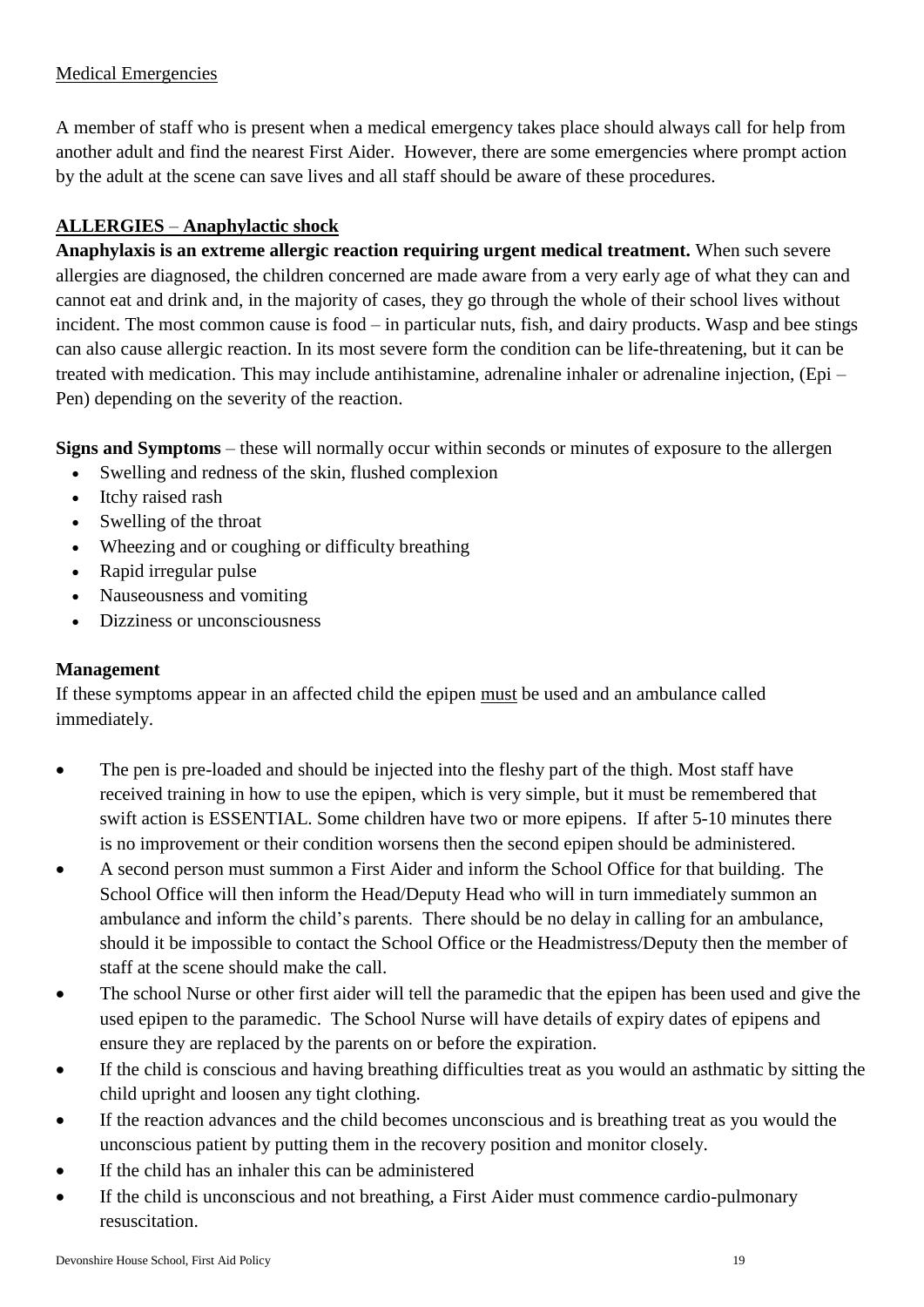Give all relevant information to paramedics i.e. sequence of events, known drug/food allergies and any medication/treatment given.

## **Asthma**

If a pupil is having an asthma attack the person in charge should prompt them to use their reliever inhaler if they are not already doing so. It is also good practice to reassure and comfort them whilst, at the same time, encouraging them to breathe slowly and deeply. The person in charge should not put his/her arm around the pupil, as this may restrict breathing. The pupil should sit rather than lie down.

- Assist with prompt administration of medication give 4 puffs of blue reliever.
- If no improvement after 4 minutes give another 4 puffs

A second person must summon a First Aider and inform the School Office for that building. The School Office will then inform the School Nurse who will in turn immediately summon an ambulance and inform the child's parents. There should be no delay in calling for an ambulance, should it be impossible to contact the School Nurse then the member of staff at the scene should make the call. The Headmistress should then be informed.

## **Diabetes**

Signs and symptoms:

#### High blood sugar (normally slow onset of symptoms)

- Excessive thirst
- Frequent need to urinate
- Acetone smell on breath
- **Drowsiness**
- Hot dry skin

## Low blood sugar (normally quick onset of symptoms)

- Feel dizzy, weak and hungry
- Profuse sweating
- Pale and have rapid pulse
- Numb around lips and fingers
- Aggressive behavior

#### **Action**

For person with Low blood sugar give sugar, glucose or a sweet drink e.g. coke, squash For person with High blood sugar allow casualty to self-administer insulin. Do NOT give it yourself but help if necessary.

If unsure if person is suffering high or low blood sugar, give them sugar. If they have high blood sugar it will not harm them further, but if they have low blood sugar it will be vital!

## **Epilepsy**

Epileptic seizures are caused by a disturbance of the brain. Seizures can last from 1 to 3 minutes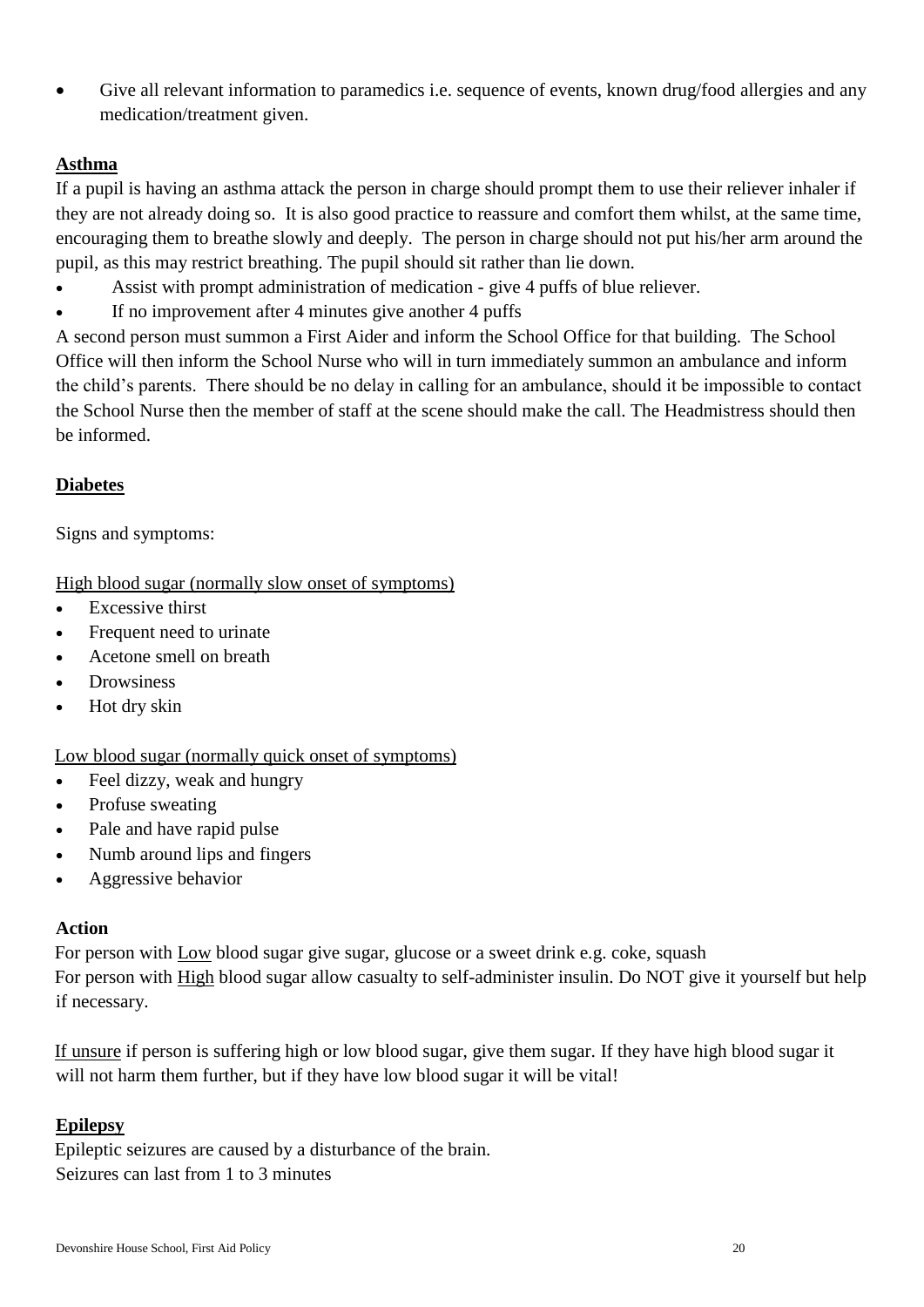#### **Signs and symptoms**

- A 'cry' as air is forced through the vocal chords
- Casualty falls to ground and lies rigid for some seconds
- Congested, blue face and neck
- Jerking, spasmodic muscle movement
- Froth from mouth
- Possible loss of bladder and bowel movement

#### **Management:**

## **During seizure**

- Do NOT try to restrain the person
- Do NOT push anything in the mouth
- Protect person from obvious injury
- Place something under head and shoulders

#### **After seizure**

- Place in recovery position
- Manage all injuries
- DO NOT disturb if casualty falls asleep but continue to check airway, breathing and circulation.

#### **Phone an ambulance if seizure continues for more than 5 minutes.**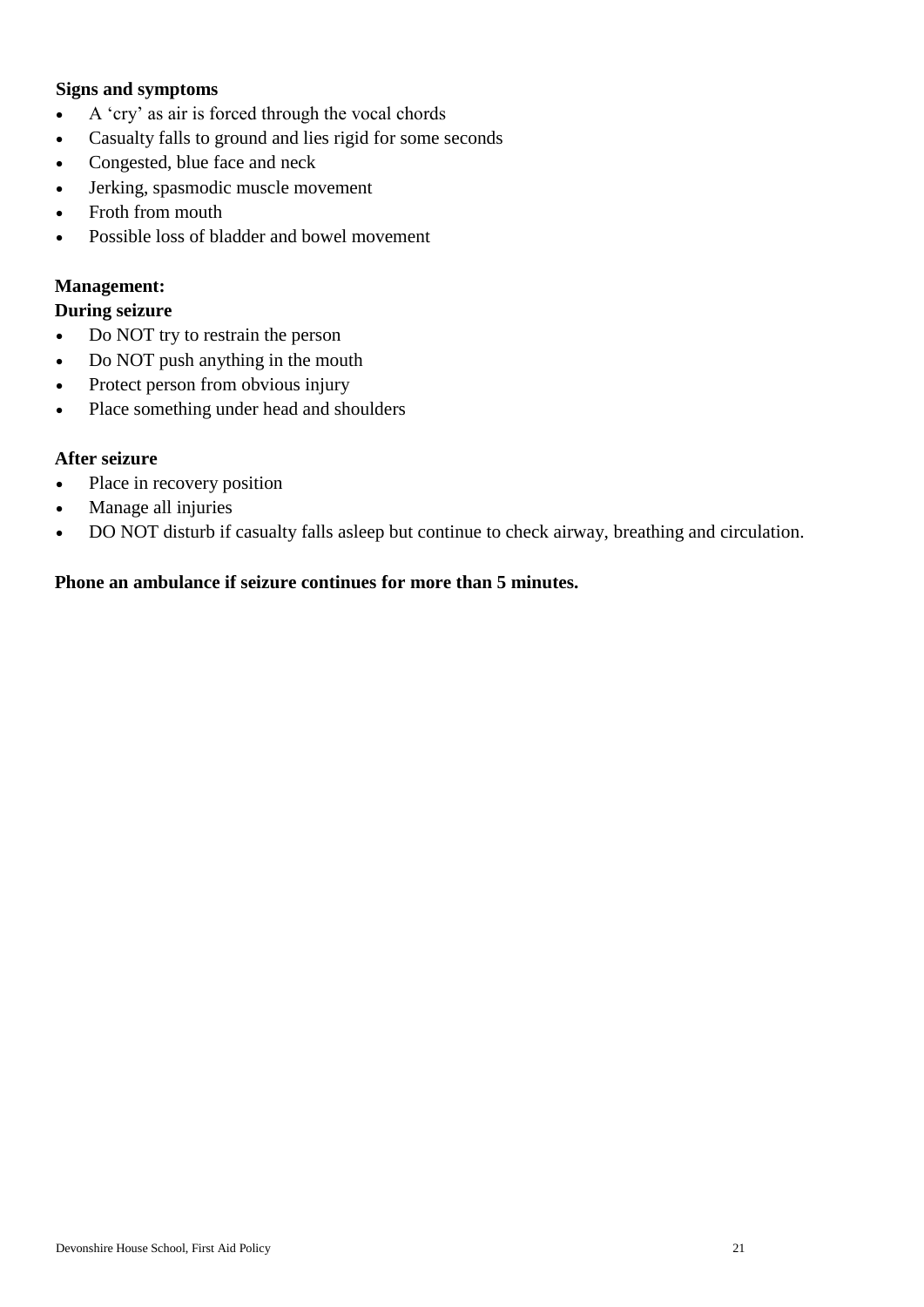#### **Accident form:**

|   | Please give a description of the injury<br>suitained:                           | D Note Bleed<br>C) Other |                          |
|---|---------------------------------------------------------------------------------|--------------------------|--------------------------|
|   |                                                                                 |                          |                          |
| ◉ | Treatment administered: (please also<br>write who administered the treatment)." |                          | Edit Page                |
|   | Date *                                                                          |                          |                          |
|   |                                                                                 |                          |                          |
|   | Time of accident: *                                                             |                          |                          |
|   | Name of injured pupil                                                           |                          |                          |
|   | Form."                                                                          | Please select.           | $\overline{\phantom{0}}$ |
|   | Where did the accident happen? *                                                | Please select            | ₩                        |
|   | If other, please specify:                                                       |                          |                          |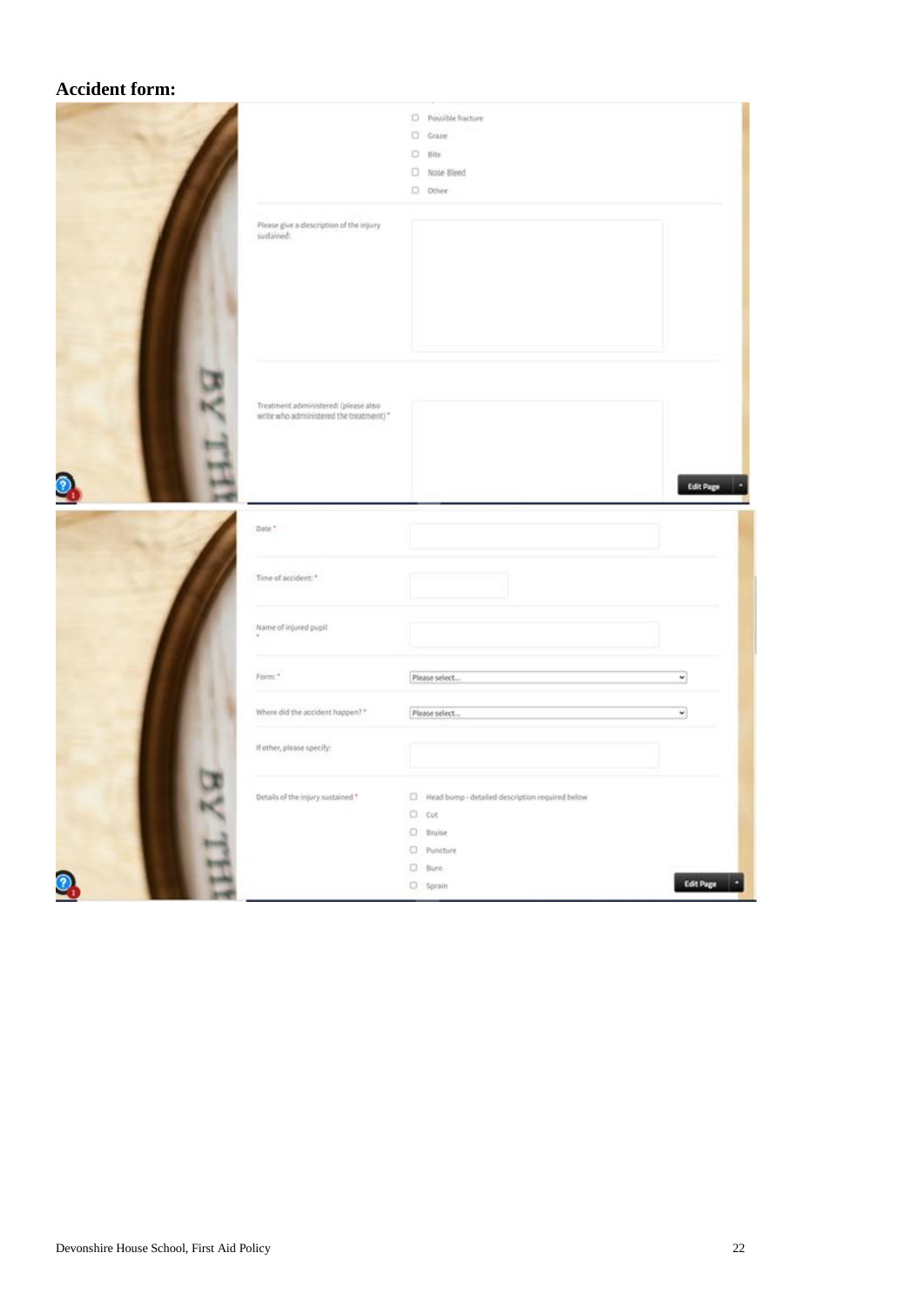|            | Parents contacted                                                 | $O$ Yes<br>$0$ No |                            |
|------------|-------------------------------------------------------------------|-------------------|----------------------------|
|            | Wristband attached                                                | O ms<br>$O$ No    |                            |
|            | Was the injured pupil seen by the school<br>nurse?                | O Yes<br>$O$ No   |                            |
|            | Name of person filling in the form."                              |                   |                            |
|            | Follow up information to include staff<br>member's name and time: |                   |                            |
|            |                                                                   |                   |                            |
| $\partial$ |                                                                   |                   | <b>Edit Page</b><br>15,111 |

# **Head Injury Advice for Parents**

If your child has sustained a head injury, it is essential for you to watch your child for the next 3 to 4 days and take them to the nearest Emergency Department if:

- They have a very bad headache that does not get better after they have taken medicine.
- They become more sleepy than usual or they are hard to wake up.
- They are sick more than twice.
- They find it hard to walk.
- They act differently.
- Their body or face starts to twitch.
- You are worried about them

#### **Link to accident form below:**

**<https://dhps.fireflycloud.net/health-and-safety/accident-form-1>**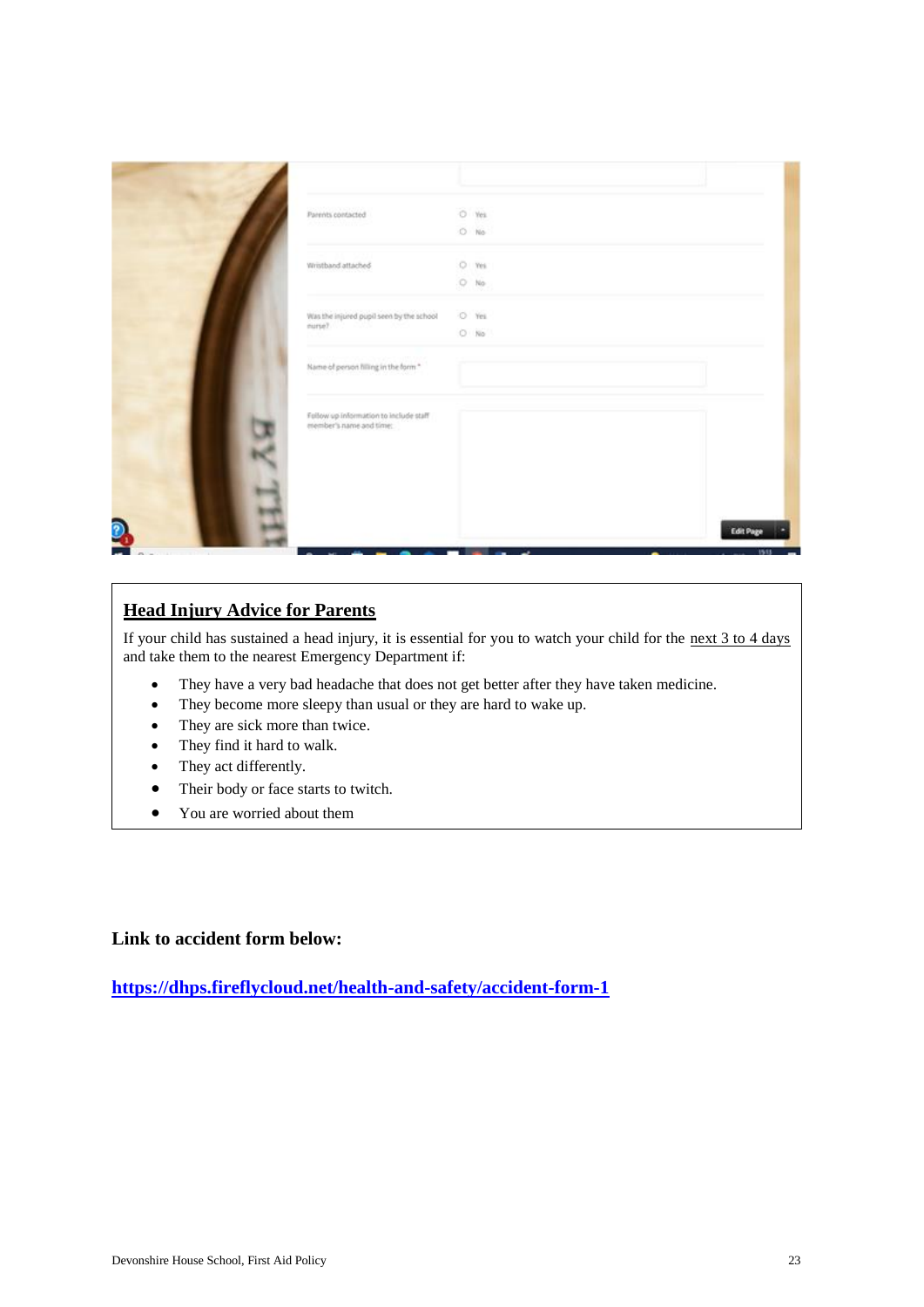# **Complete if the accident is reportable under the Reporting of Injuries, Diseases & Dangerous Occurrences Regulations (RIDDOR) How was it reported?**

**Date reported:** Print Name: **Signature:**  HSE information sheet **Incident – reporting in schools (accidents, diseases and dangerous occurrences) Education Information Sheet No 1(rev1**

Some incidents that happen in schools, or during education activities out of school, must be reported to the Health and Safety Executive (HSE) under the Reporting of Injuries, Diseases and Dangerous Occurrences Regulations 1995 (RIDDOR). These Regulations require employers and other people to report accidents and some diseases that arise out of or in connection with work. This information sheet gives practical advice to schools on what they need to report and how to do it.

#### **Who should report?**

The duty to notify and report rests with the 'responsible person'. This may be the employer of the injured person; a self-employed person; or someone in control of the premises where work is carried out.

See the HSE website http://www.hse.gov.uk/services/education for more information on who the employer is in different types of schools.

#### **What needs to be reported?**

Under RIDDOR you must report the following work-related accidents, including those resulting from physical violence, if they injure either your employees, or self-employed people working on your premises:

- accidents which result in death or major injury must be reported immediately (see 'Reportable major injuries' below); and
- accidents which prevent the injured person from continuing at his/her normal work for more than three days must be reported within ten days.

You must also report, in writing, any cases of work-related ill health affecting your employees that a doctor notifies you about (see 'Reportable diseases' below).

Dangerous occurrences are specified events which may not result in a reportable injury, but have the potential to do significant harm. A full list is given in *A guide to the Reporting of*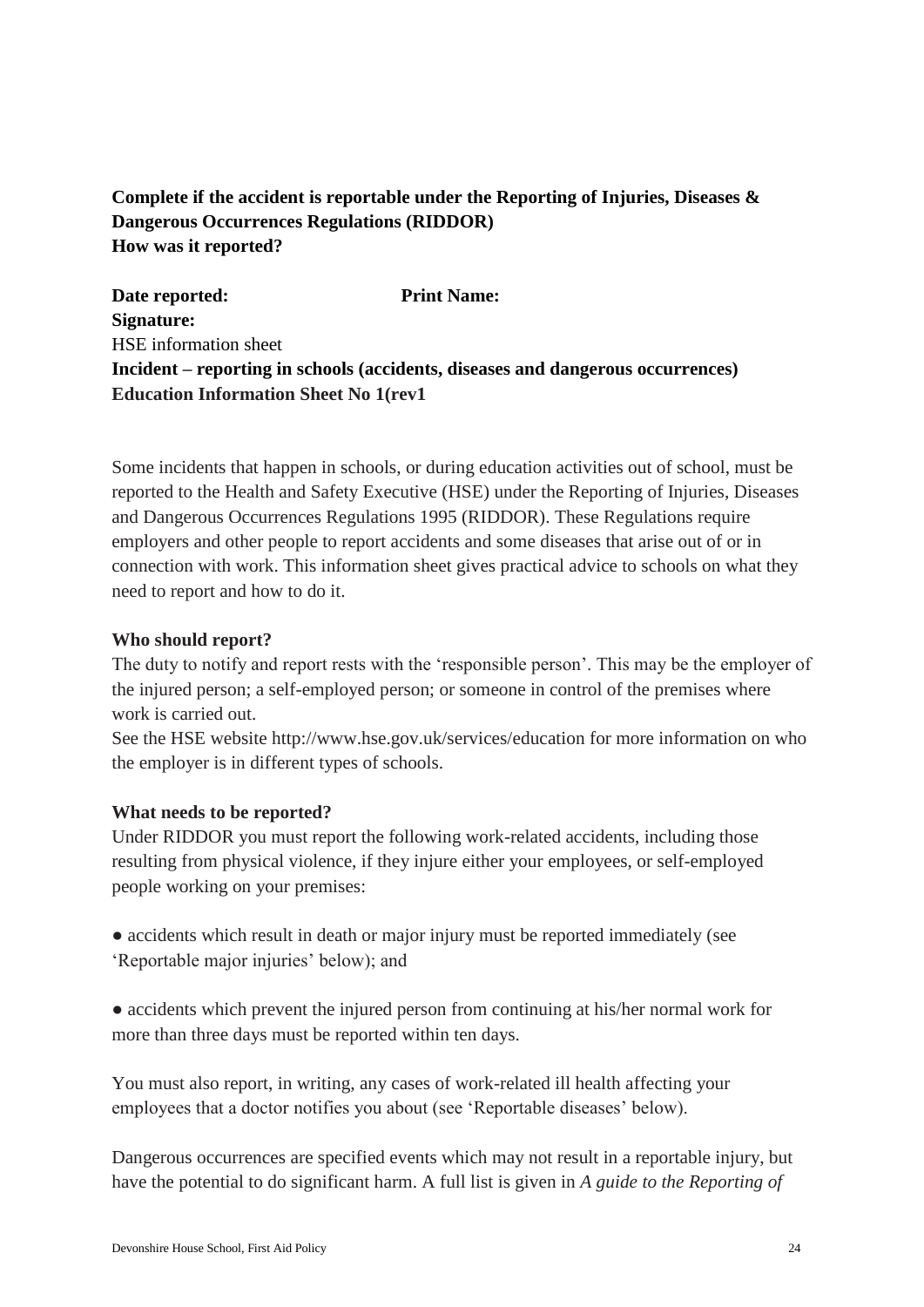*Injuries, Diseases and Dangerous Occurrences Regulations 1995* (see 'Useful HSE publications' for details).

## *Reportable major injuries*

These include:

- fracture other than to fingers, thumbs or toes;
- any amputation;
- dislocation of the shoulder, hip, knee or spine;
- loss of sight (temporary or permanent);
- a chemical or hot metal burn to the eye or any penetrating injury to the eye;

• any injury resulting from an electric shock or electrical burn (including any electrical burn caused by arcing or arcing products) leading to unconsciousness or requiring resuscitation or admittance to hospital for more than 24 hours;

- any other injury leading to:
- hypothermia, heat-induced illness or

unconsciousness;

- resuscitation or requiring admittance to hospital for more than 24 hours;
- loss of consciousness caused by asphyxia or by exposure to a harmful substance or biological agent;
- either of the following conditions which result from the absorption of any substance by inhalation, ingestion or through the skin;
- acute illness requiring medical treatment; or
- loss of consciousness;

● acute illness which requires medical treatment where there is reason to believe that this resulted infections such leptospirosis; hepatitis; tuberculosis; anthrax; legionellosis and tetanus;

● other conditions such occupational cancer; certain musculoskeletal disorders;

decompression illness; and hand-arm vibration syndrome.

## *Who do I report to?*

All accidents, diseases and dangerous occurrences may be reported to the Incident The ICC is a single point of contact for receiving all RIDDOR-reportable incidents in the UK.

You can report incidents by any of the following routes:

- Telephone: 0845 300 9923
- Internet: by completing the relevant form on the ICC website at
- <http://www.riddor.gov.uk/reportanincident.html>
- E-mail: [riddor@natbrit.com](mailto:riddor@natbrit.com)
- Form F2508: by completing the relevant hard copy form and sending it to:

Incident Contact Centre from exposure to a biological agent or its toxins or infected material.

## *Reportable diseases*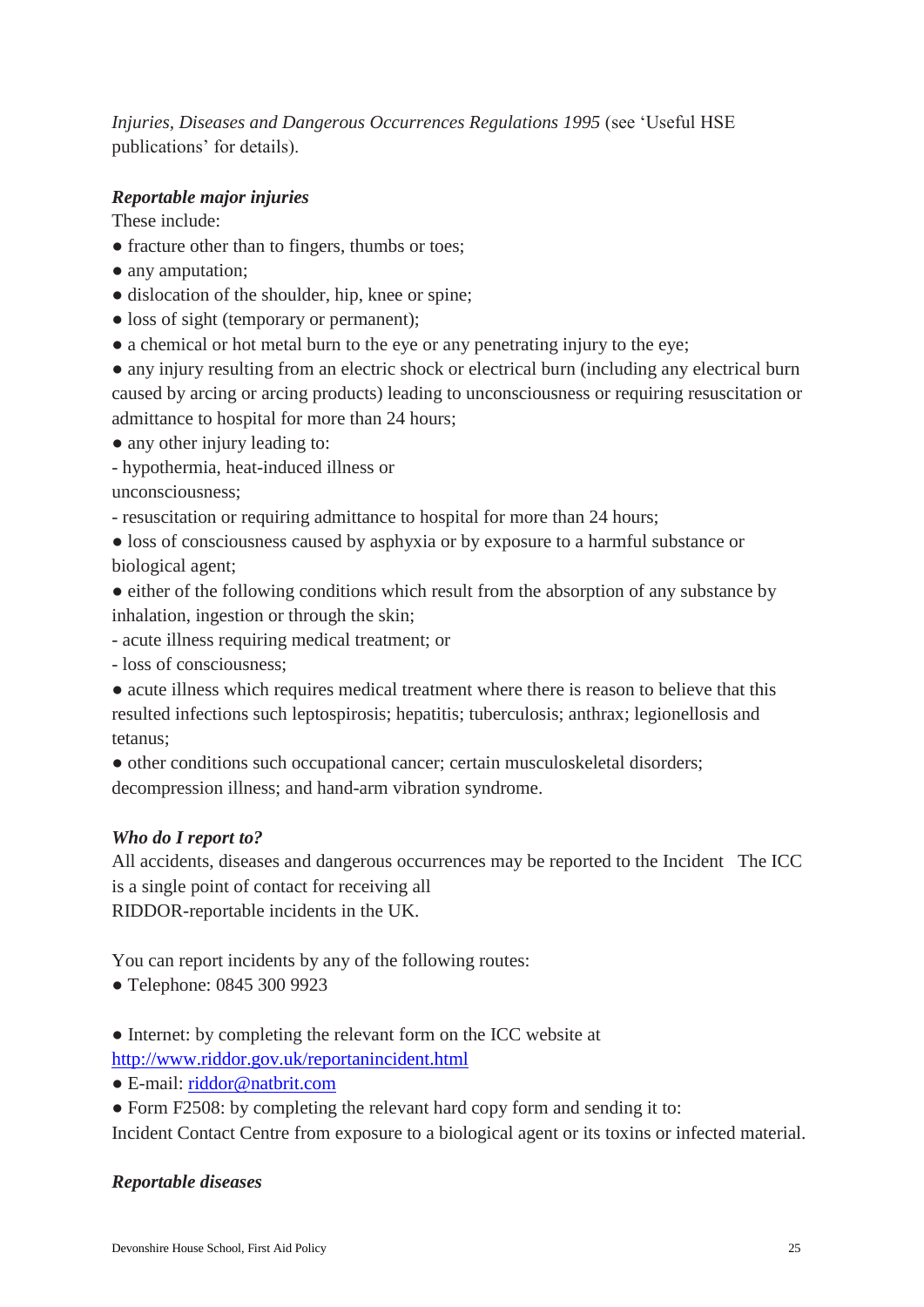These include:

• certain poisonings;

● some skin diseases such as occupational dermatitis, skin cancer, chrome ulcer, oil folliculitis/acne;

● lung diseases including: occupational asthma, farmer's lung, pneumoconiosis, asbestosis, mesothelioma;

*HSE information sheet* **Education Information Sheet No 1(rev1)** Caerphilly Business Park **Caerphilly** CF83 3GG Fax: 0845 300 9924

The ICC will forward details of incidents to the local HSE office.

## **What about pupils and other people who are not at work?**

You need to report an accident that happens to someone who is not at work, e.g. a pupil or visitor, if:

- the person involved is killed or taken to hospital; And
- the accident arises out of or in connection with the work activity.

Like fatal and major injuries to employees, you must notify these accidents by following the procedures given above.

# **How do I decide whether an accident 'arises out of or is in connection with work'?**

An accident will be reportable if it is attributable to:

- work organisation (e.g. the supervision of a field trip);
- plant or substances (e.g. lifts, machinery, experiments etc);
- the condition of the premises.

## **What about sports activities?**

Accidents and incidents that happen in relation to curriculum sports activities and result in pupils being killed or taken to hospital for treatment are reportable.

## **Playground accidents**

Playground accidents due to collisions, slips, trips and falls are not normally reportable unless they happen out of work or in connection with work, e.g. because of:

- the condition of the premises or equipment;
- inadequate supervision.

# **What records must I keep?**